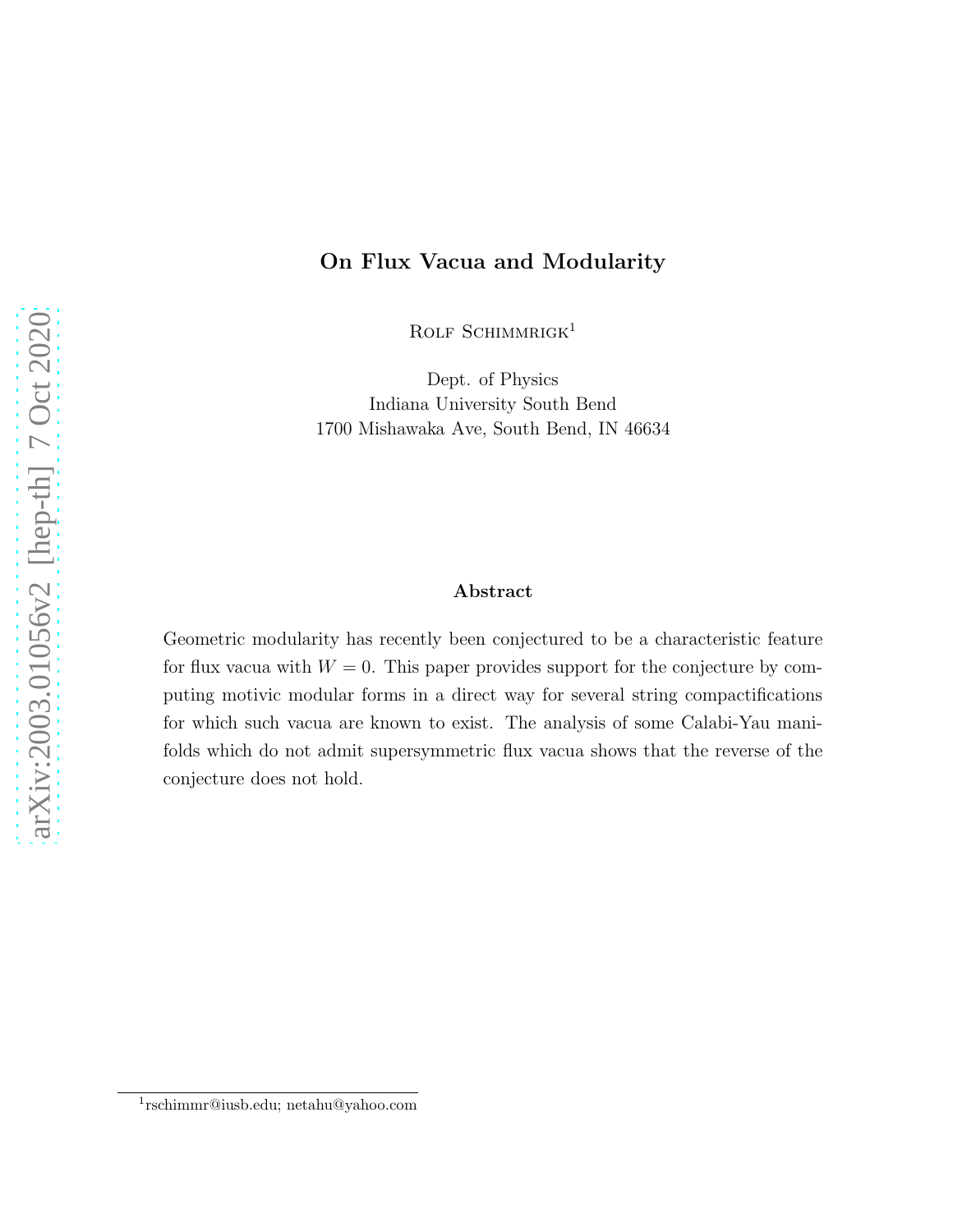## Contents

|          | 1 Introduction                                                                                  | $\mathbf 1$    |
|----------|-------------------------------------------------------------------------------------------------|----------------|
| $\bf{2}$ | Motivic L-series in weighted hypersurfaces                                                      | 3              |
| 3        | Flux vacua with modular forms                                                                   | 7              |
|          | Flux vacua for one-parameter weighted hypersurfaces $\ldots \ldots \ldots \ldots \ldots$<br>3.1 | 8 <sup>8</sup> |
|          | 3.2                                                                                             |                |
|          | 3.3                                                                                             |                |
|          | 3.4                                                                                             |                |
|          |                                                                                                 |                |
|          |                                                                                                 |                |
|          | On the reverse of the modularity conjecture                                                     | 14             |
|          | 4.1                                                                                             |                |
|          | 4.2                                                                                             | 16             |
|          | The three-parameter hypersurface $X_3^{24} \in \mathbb{P}_{(1,1,2,8,12)}[24]$<br>4.3            | 16             |
| 5.       | <b>Discussion</b>                                                                               | 17             |
| 6        | <b>Appendix: Motives</b>                                                                        | 18             |

## 1 Introduction

Modularity is a theme that arises in quite different ways in string theory. From the early days of its development modular invariance on the worldsheet has been one of the cornerstones of the foundations of the theory. Historically far removed and much older than twodimensional conformal field theory is the notion of geometric modularity, which can be traced to Klein in the late 19th century, but which emerged as a more central part in mathematics only in the 1950s and 60s. First steps in this direction were taken in the work of Eichler, Taniyama, Shimura and Weil [1] on elliptic curves, which eventually led to the insights of Langlands [2, 3] concerning higher dimensions. The latter work was originally aimed at a nonabelian generalization of class field theory, i.e. a nonabelian generalization of the relation between Artin's Galois theoretic L-functions and Hecke's modular L-series, but today the Langlands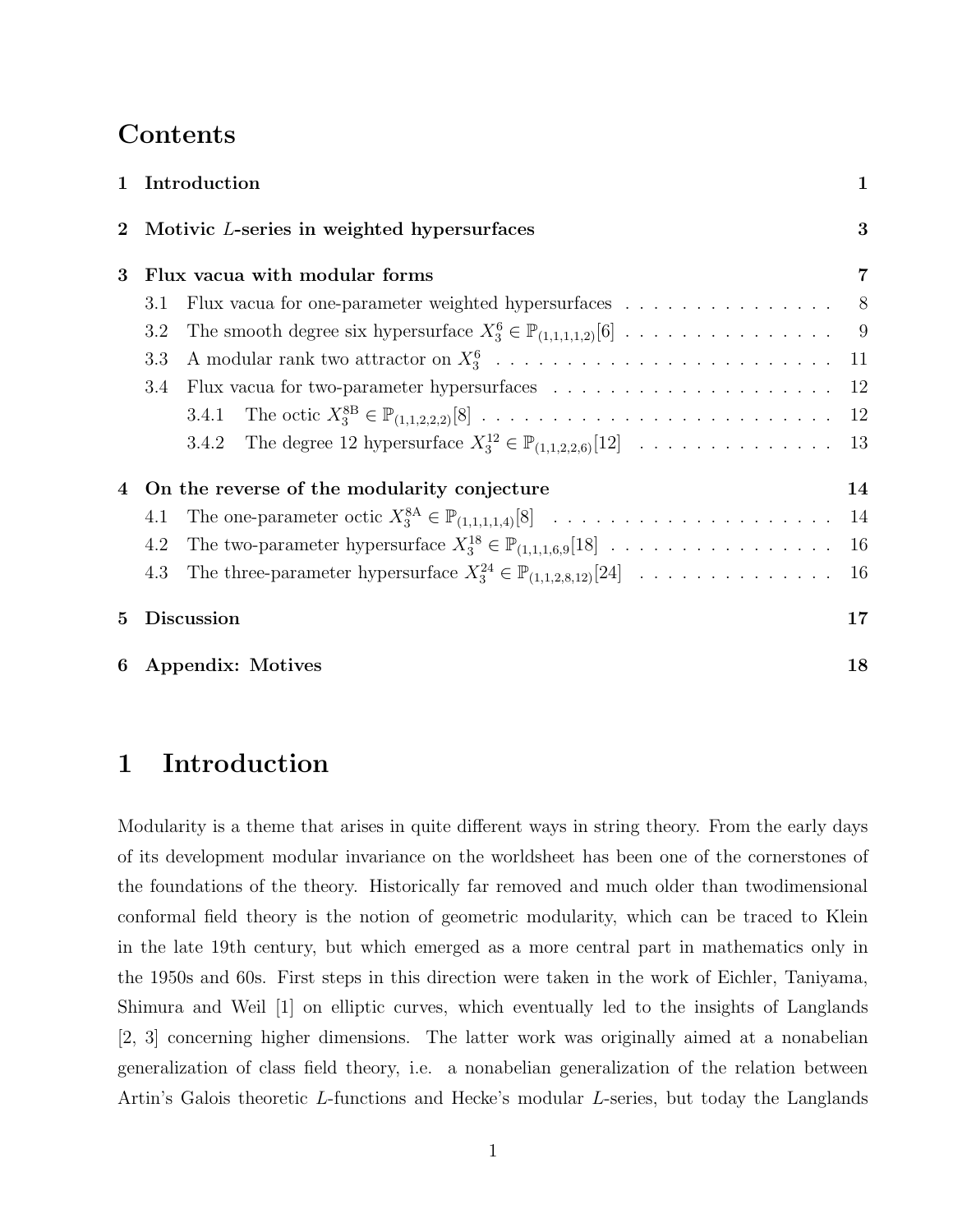program has absorbed Grothendieck's notion of motives and subsumes in particular the grand conjecture that all motives are automorphic. In a first approximation, motives can simply be thought of as subsectors of the cohomology of the variety.

The definition of automorphic forms is not canonical in the mathematics literature and different objects are called automorphic. One clear distinction that can be drawn is between modularity in the classical sense of Klein and Hecke, which views modular forms as objects that are associated to the group  $SL(2,\mathbb{R})$ , and automorphic forms, which are associated to higher rank groups. It is this latter class of objects that the Langlands conjectures are really concerned with, and in the present paper the distinction between modular and automorphic forms will be made along these lines.

The notion of geometric modularity did not play a role in the first exploration of string theory compactifications in the 1980s and 1990s, perhaps because Langlands' conjectures are not very precise, they are computationally not immediately accessible, and more importantly, a physical interpretation of the purported modular and automorphic forms was lacking. A first idea for such a physical interpretation came from the question whether geometrically induced modular forms can be related to string theoretic modular forms on the worldsheet. This was pursued in a march through the dimensions, starting with the simplest possible string compactifications of complex dimension one [4]. Extensions to higher dimensions were then constructed for K3 surfaces [5], Calabi-Yau threefolds and fourfolds [6, 7], as well as for Fano-type mirrors of rigid CYs [8]. Modularity in families of CY varieties was explored in [9]. Related work in this direction was done later in the context of elliptic compactifications in [10, 11].

Recently it was suggested that modularity might also serve as an indicator for the existence of supersymmetric flux vacua in the framework of Calabi-Yau varieties [12]. For flux compactifications there are cohomological constraints for the field  $G_3 = F_3 - \tau H_3$ , which are conjectured to lead to modular forms in the classical sense for flux compactifications with vanishing superpotential W. This was supported in  $[12]$  with computations of several points in the complex moduli space of the two-parameter octic embedded in the configuration  $\mathbb{P}_{(1,1,2,2,2)}[8]$ . There are other prominent Calabi-Yau configurations that are known to admit such supersymmetric flux vacua and it is of interest to test the conjecture beyond this octic.

A second issue is whether the modularity conjecture can be reversed in the way suggested in ref. [12], where the authors note that one can imagine running the conjecture in reverse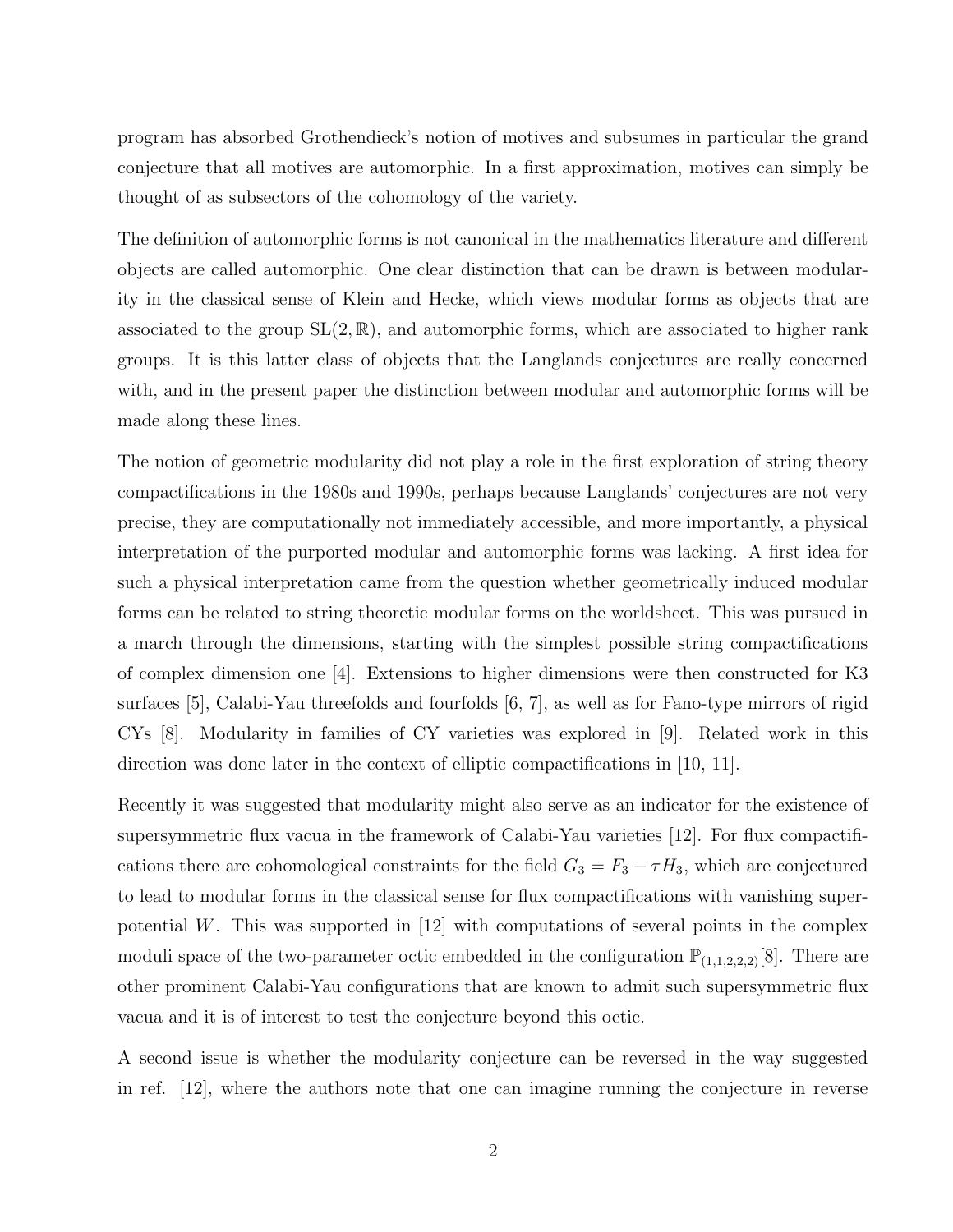to use modularity results to find new supersymmetric flux compactifications. The idea that modularity implies the existence of supersymmetric flux vacua would be very useful because modularity is expected to be a common occurrence. It is however not universal, as the example of the quintic threefold already shows, and in general the Langlands conjectures only suggest the existence of automorphic forms. Hence modularity is selective in the sense that not every manifold leads to classical modular forms and it is of interest to analyze manifolds that have been shown not to admit flux vacua with  $W = 0$ .

The outline of this paper is as follows. Section 2 contains a description of the methods used to compute the motivic L-series derived from weighted projective hypersurfaces. Section 3 extends the analysis of [12] to several prominent Calabi-Yau threefolds that have been considered in the literature and for which flux vacua are known to exist, adding also a remark about modular black hole attractors. Section 4 addresses the issue of the reverse of the flux vacua modularity conjecture, and Section 5 contains the conclusions.

### 2 Motivic L-series in weighted hypersurfaces

This section describes a method that allows to efficiently identify rank two motives M for manifolds with high dimensional cohomology groups and to compute their L-series  $L(M, s)$ . These L-series are used to check for modularity and read off the level of their modular groups. This method will then be applied in the remainder of the paper to several manifolds that have been of interest in the context of flux vacua.

There exist different methods that can be used to compute motivic L-series of weighted hypersurfaces. Most common in the mathematical literature is the  $p$ -adic approach, but in the following the emphasis will be on motivic methods developed in a series of papers that were aimed at relating the resulting geometrically induced modular forms to forms on the worldsheet. This was initiated in [4] in the context of elliptic curves and extended to higher dimensions in [5, 6, 8, 7] and to families in [9]. The advantage of this method is its directness and simplicity, allowing the computation of motivic L-series without computing the full cohomology with subsequent factorization. In the case of elliptic curves the motivic framework is not necessary because of the simple structure of their cohomology, but it becomes important when considering K3 surfaces and higher dimensional varieties, as discussed in the above references. In order to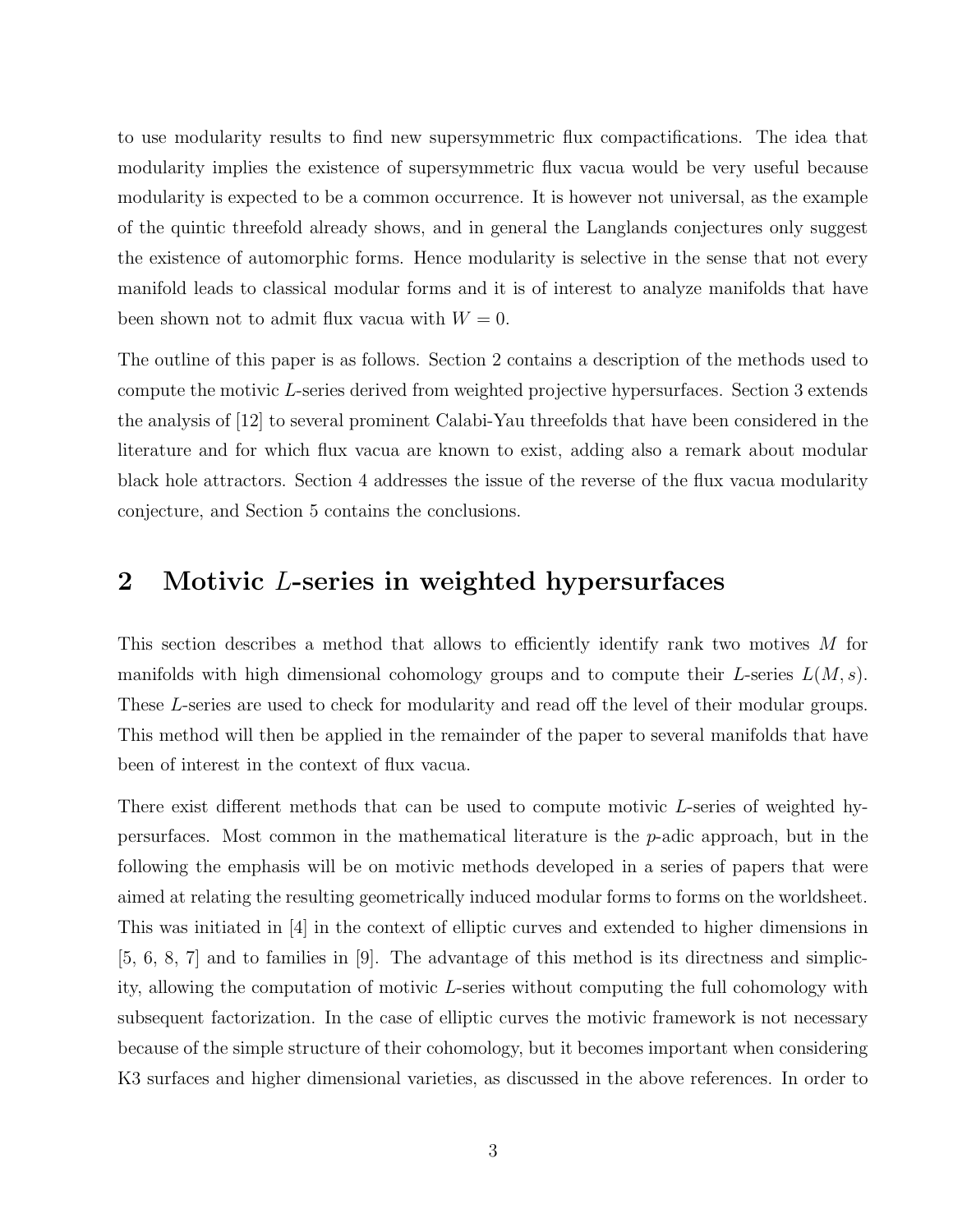prepare for the physical issues discussed in this paper it is useful to briefly recall some of the structures that enter the arithmetic L-series.

The conceptual starting point is the zeta function  $Z(X/\mathbb{F}_p,t)$  of Artin, Schmidt, and Weil, defined as a series expansion that collects the cardinalities  $N_{r,p}(X)$  of the variety X defined over finite field extensions  $\mathbb{F}_{p^r}$  of  $\mathbb{F}_p$  as

$$
Z(X/\mathbb{F}_p, t) = \exp\left(\sum_{r\geq 1} \frac{N_{r,p}(X)}{r} t^r\right).
$$
 (1)

Dwork's unscheduled proof [13] of the rationality of the zeta function

$$
Z(X/\mathbb{F}_p, t) = Q_p(X, t) / R_p(X, t)
$$
\n<sup>(2)</sup>

in terms of polynomials  $Q_p$ ,  $R_p$  gives this series (1) a finite form that makes it useful because it shows that a finite amount of computation determines the complete structure of  $Z(X/\mathbb{F}_p, t)$ . The detailed structure of  $Q_p$ ,  $R_p$  was outlined by Weil [14] and proven by Grothendieck [15] as given in terms of individual factors  $\mathcal{P}_p^j(X,t)$  that are associated to the cohomology groups of the variety, with degrees given by the dimension of the  $j<sup>th</sup>$  group

$$
\deg \mathcal{P}_p^j(X,t) = \dim H^j(X). \tag{3}
$$

The numerator collects the factors arising from the odd-dimensional groups, while the denominator runs through the even dimensional cohomology:

$$
Q_p(X,t) = \prod_{j=0}^{n-1} \mathcal{P}_p^{2j+1}(X,t), \qquad R_p(X,t) = \prod_{j=0}^n \mathcal{P}_p^{2j}(X,t). \tag{4}
$$

The full cohomology group of complex deformations is often a high-dimensional object, hence the polynomials  $\mathcal{P}_p^j(X,t)$  are not very useful and neither are their completely factorized forms. This motivates the search for smaller building blocks, first introduced by Grothendieck as motives. There are several ways in which motives can be described. The most familiar approach perhaps is via cohomological realizations using the standard cohomology groups, but this is not immediately useful in an automorphic context. An alternative formulation via the concept of correspondences provides a more geometric picture that makes contact with the mathematical goal to construct an appropriate category of these objects. In the present paper, following [6], motives are viewed as representations of the Galois group because this approach provides the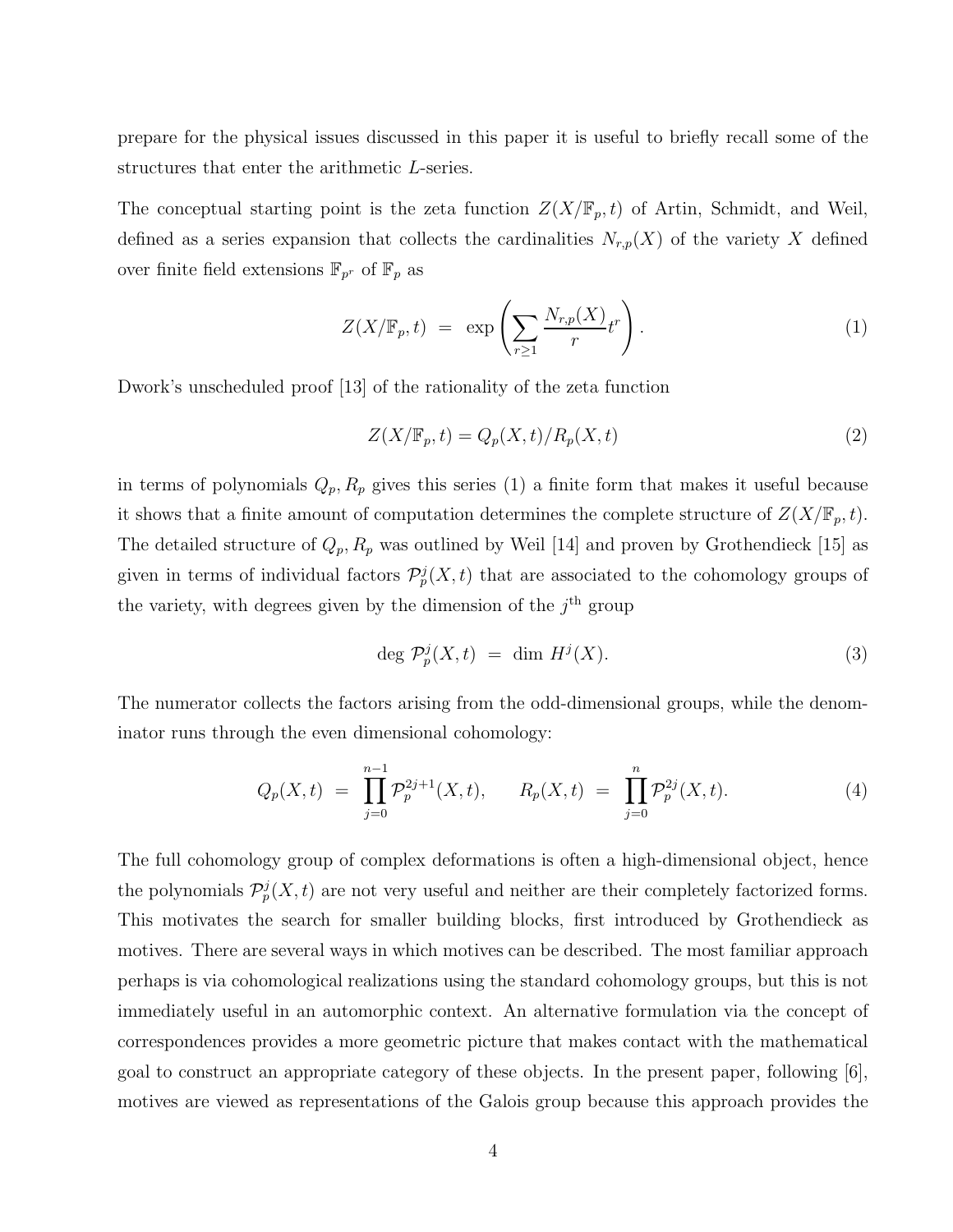simplest and most effective approach. A more detailed intuitive description of motives can be found in the appendix.

The Galois theoretic framework of motives is based on the idea that associated to a manifold X is a number field  $K_X$  and that the Galois group  $Gal(K_X(\mathbb{Q}))$  of  $K_X$  acts on the cohomology. In the following all Galois groups are of the type  $Gal(K/\mathbb{Q})$  and the reference to  $\mathbb Q$  will be dropped for simplicity of notation. The action of this Galois group is in general reducible, leading to a decomposition of the full group into irreducible sectors. These sectors can be viewed as realizations of the motives. A detailed introduction to general motives a la Grothendieck can be found in a string physics context in ref. [6], which also contains references to the standard mathematical literature on motives. This paper also describes the concrete realization of these objects that allows to specialize the abstract categorical treatment of the mathematics literature to concrete computations in the case of weighted hypersurfaces.

In the case of the manifolds of interest here the abstract definition of motives just outlined can be made concrete. The important factor comes from the intermediate cohomology and can be written as

$$
\mathcal{P}_p(X,t) = \prod_{\alpha} \left(1 + j_p(\alpha)t\right) \tag{5}
$$

where the  $\alpha$  are rational vectors of dimension five that essentially parametrize the cohomology for certain primes p. More generally, the set of  $\alpha$  for a weighted hypersurface of Brieskorn-Pham type of complex dimension n with weights  $(w_0, ..., w_{n+1})$  and degree d is given by

$$
\mathcal{A}_n^{d,p} := \{ \alpha \in \mathbb{Q}^{n+2} \mid 0 < \alpha_i < 1, \ r_i = (d_i, p-1), r_i \alpha_i \equiv 0 \pmod{1}, \sum_i \alpha_i = 0 \pmod{1} \}, \tag{6}
$$

where  $d_i = d/w_i$ .

For a vector  $\alpha$  the Jacobi sum is determined in terms of characters  $\chi_{\alpha_i}(u)$  on finite fields  $\mathbb{F}_p$ which are defined as

$$
\chi_{\alpha_i}(u) = e^{2\pi i m \alpha_i},\tag{7}
$$

where m is determined in terms of the generator g of  $\mathbb{F}_p$  as  $u = g^m$ . With these characters the Jacobi sums can be written as

$$
j_p(\alpha) = \frac{1}{p-1} \sum_{\substack{u_0 + \dots + u_{n+1} = 0 \\ u_i \in \mathbf{F}_p}} \chi_{\alpha_0}(u_0) \dotsm \chi_{\alpha_{n+1}}(u_{n+1}). \tag{8}
$$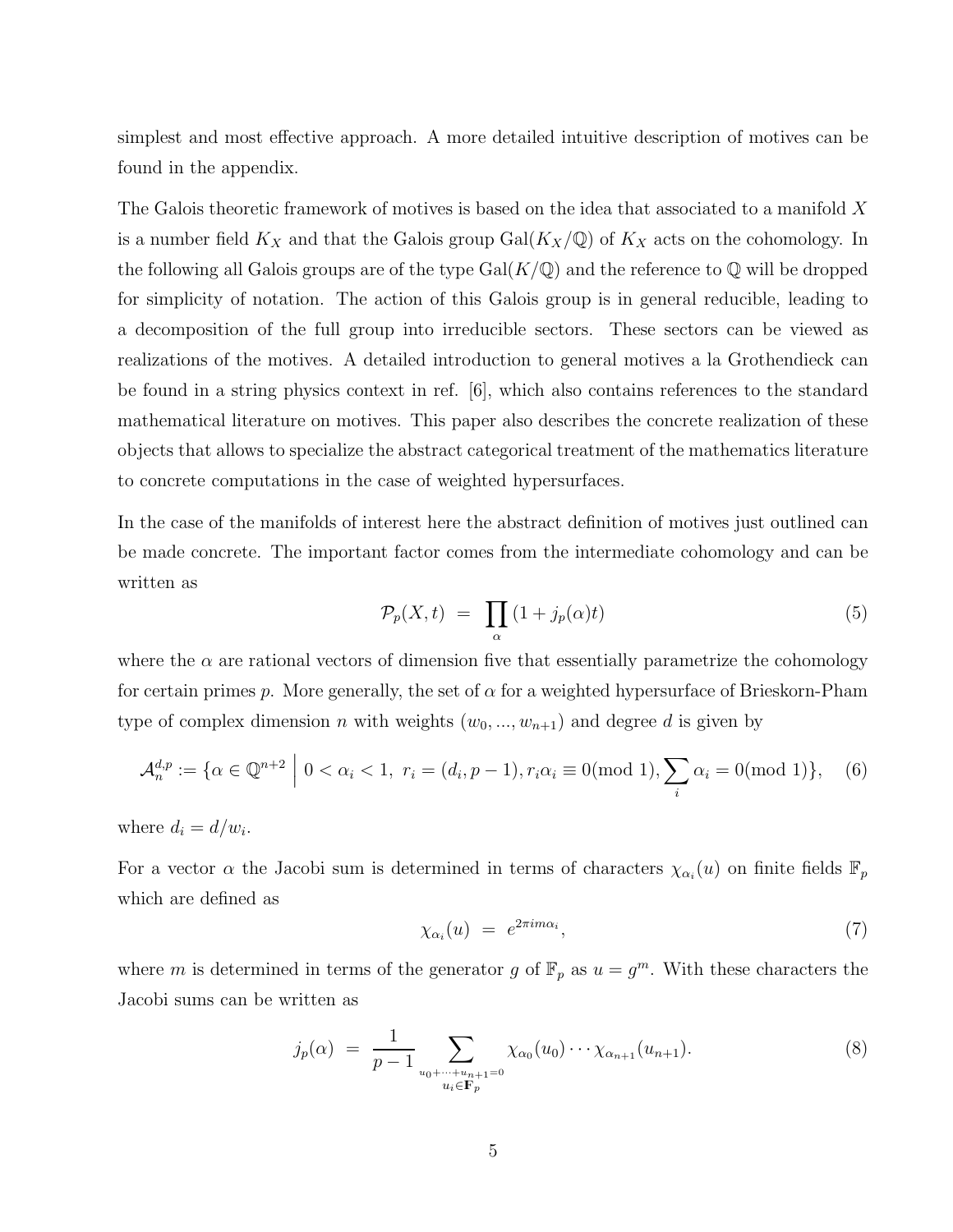As noted above, the full cohomology group of complex deformations of weighted hypersurfaces is often a high-dimensional space and it is more efficient to think in terms of the arithmetic building blocks of the manifolds. The simplification that arises from the motivic structure is that, given any of the vectors  $\alpha$  and the Galois group Gal( $K_X$ ) of the number field  $K_X$  associated to the manifold X, we can consider motives generated by the orbits  $\mathcal{O}_{\alpha}$  of  $\alpha$  by the action of this Galois group on the vector  $\alpha$ . This leads to a computationally useful representation of the motive as

$$
M_{\alpha} = \text{Gal}(K_X) \cdot \alpha. \tag{9}
$$

While for general varieties X the field  $K_X$  of the variety is determined by the factorization of the polynomials  $\mathcal{P}_p$  that enter the Dwork-Grothendieck factorization of the zeta function, for weighted hypersurfaces this field is immediately determined as the cyclotomic field  $\mathbb{Q}(\mu_d)$ , where  $\mu_d$  is the cyclic group determined by the degree d of the manifold. The rank of the resulting motives is generically given by the order of the associated Galois group  $Gal(\mathbb{Q}(\mu_d)),$ which is isomorphic to  $(\mathbb{Z}/d\mathbb{Z})^{\times}$ , and whose order is given by Euler's totient function  $\phi(d)$ , which can be computed via the product formula  $\phi(d) = d \prod_{p \mid d} (p-1)/p$ , where the product is over all prime divisors of the degree d. Hence the generic rank of the motive is determined by the degree of the hypersurface.

The L-series of this motive  $M_{\alpha}$  can then be obtained via the motivic polynomials

$$
\mathcal{P}_p(M_\alpha, t) = \prod_{\beta \in M_\alpha} (1 + j_p(\beta)t) \tag{10}
$$

as

$$
L(M_{\alpha}, s) = \sum_{n} \frac{a_n(M_{\alpha})}{n^s} = \prod_{p} \frac{1}{\mathcal{P}_p(M_{\alpha}, p^{-s})}.
$$
 (11)

With the motive  $M_{\alpha}$  defined as the Galois orbit (9) the combination of Jacobi sums that determines the coefficients in the L-series are rational integers even though the Jacobi sums themselves are complex. A proof, based on the fact that the action of an element  $g \in Gal(\mathbb{Q}(\mu_d))$ on  $\alpha$  induces an action on the Jacobi sum  $j_p(\alpha)$ , can be found in [5].

A second type of L-series are those obtained from modular forms  $f(q)$  defined relative to Hecke congruence subgroups  $\Gamma_0(N)$  of the modular group  $SL(2, \mathbb{Z})$  via a tensor type transformation behavior (see e.g.  $[6]$  for a physical discussion). Associated to modular forms are L-series via the Mellin transform, which via the expansion  $f(q) = \sum_n a_n q^n$  leads to the same type of series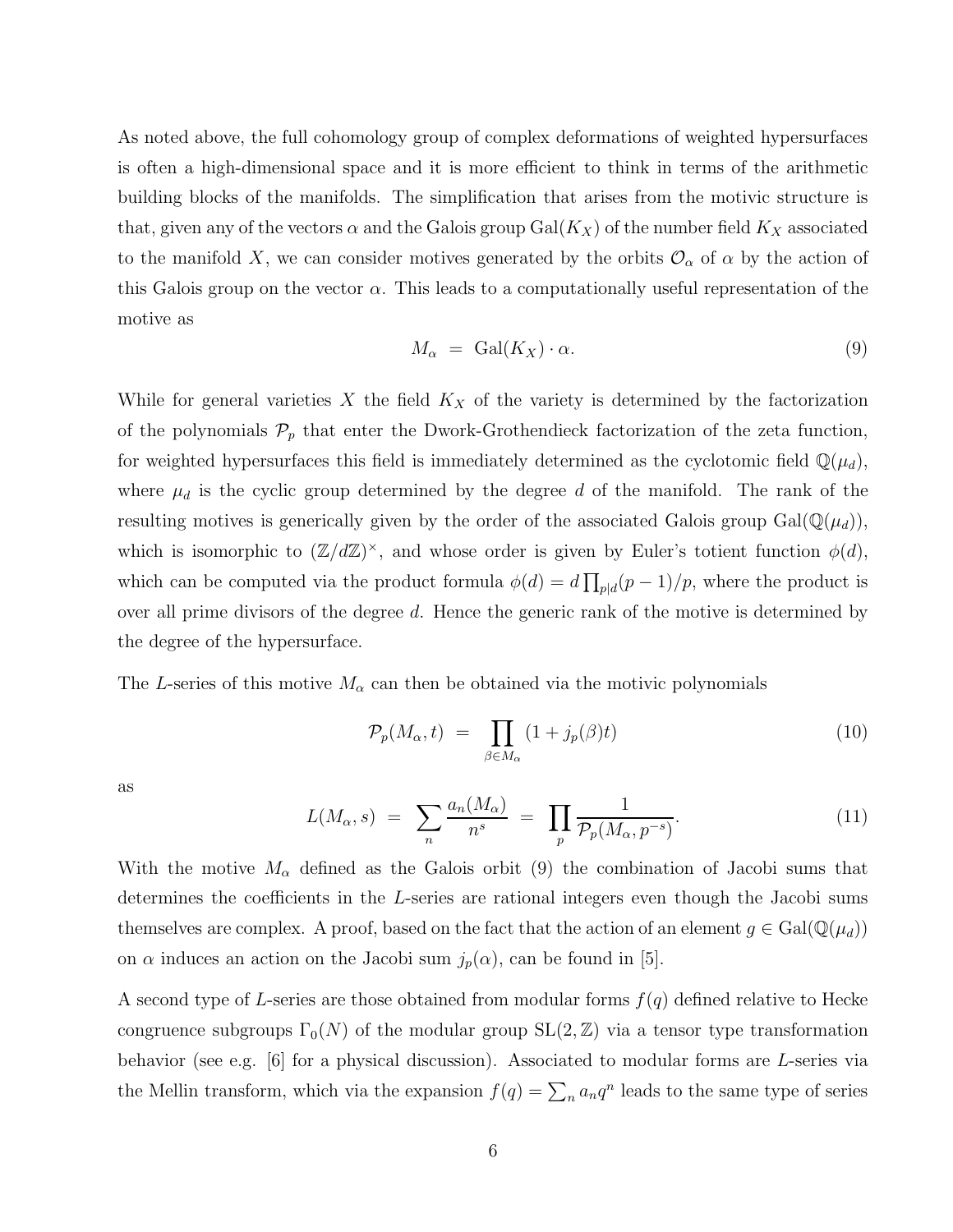$L(f, s) = \sum_n a_n n^{-s}$ . The question becomes whether these L-series match for some weight and level N.

The main interest in the earlier work cited above was to apply this construction to the holomorphic threeform  $\Omega$ , which leads to the concept of the  $\Omega$ -motive [5] (see also [6]), and to relate the resulting modular and automorphic forms to the modular structure on the worldsheet. In the present paper the focus is on the existence of rank two motives and their modularity. The focus in particular will be on Calabi-Yau varieties that have been of interest in the context of flux compactifications.

An application of the arithmetic of CYs that is aimed at the connection with the string worldsheet conformal field theory, but is independent of the modular structure, can be found in ref. [16].

### 3 Flux vacua with modular forms

Flux vacua with contributions from both the RR field  $F_{(3)}$  and the NSNS field  $H_{(3)}$  in type IIB theory lead to a superpotential  $W$  that is usually written in terms of the complex axion-dilaton  $\tau = C_0 + ie^{-\varphi}$  and the field  $G_{(3)} = F_{(3)} - \tau H_{(3)}$  as

$$
W = \int_X G_{(3)} \wedge \Omega, \tag{12}
$$

where  $\Omega$  is the holomorphic threeform. The specific form of  $\tau$  adopted here is motivated by the fact that it lives on the upper halfplane,  $\text{Im}(\tau) > 0$ .

The vacuum constraints for the complex deformations  $z^a$ , defined as the  $\Omega$ -periods via a homology basis  $\{A_a, B^b\}$  and its dual, as well as the axion-dilaton  $\tau$ , are given by

$$
D_{\tau}W = 0 = D_aW,\t\t(13)
$$

where  $D_{\tau}W \equiv \partial_{\tau}W + W\partial_{\tau}K$  and  $D_aW = \partial_aW + W\partial_aK$ , where  $K = K_{\tau} + K_{cs}$  is the Kähler potential of  $\tau$  and the complex deformations respectively

$$
K_{\tau} = -\ln(-i(\tau - \overline{\tau})), \qquad K_{\text{cs}} = -\ln\left(i\int_{X} \Omega \wedge \overline{\Omega}\right). \tag{14}
$$

These constraints are sometimes called F-flatness. If in addition to the criticality constraints (13) the superpotential vanishes as well,  $W = 0$ , the resulting vacua are called supersymmetric.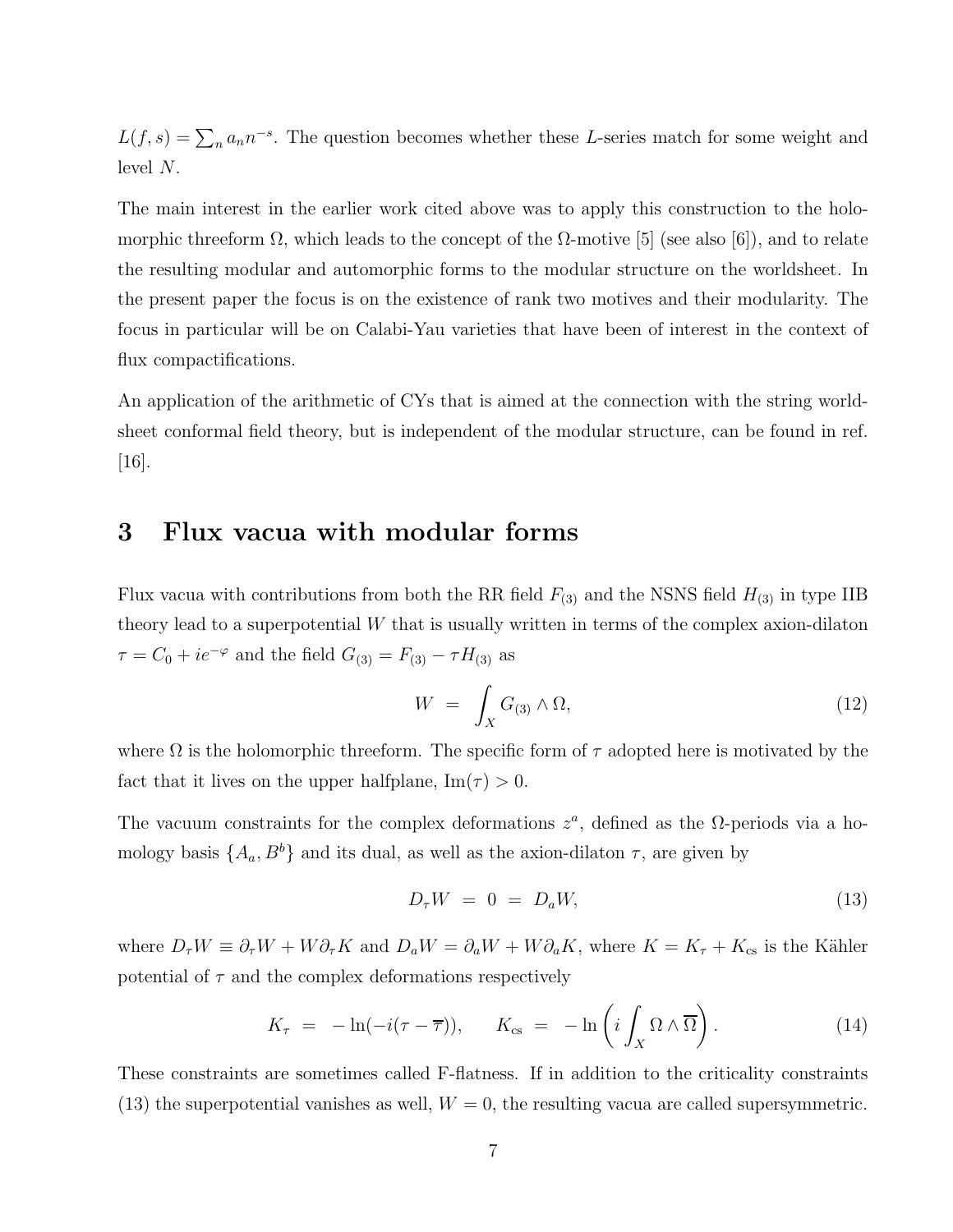While the criticality constraints determine  $G_3$  to be of type  $H^{2,1} \oplus H^{0,3}$ , the vanishing of the potential imposes the further constraint  $G_3 \in H^{2,1}$  [17, 18]. In-depth reviews of flux compactifications can be found in [19, 20, 21].

#### 3.1 Flux vacua for one-parameter weighted hypersurfaces

The class of smooth Calabi-Yau hypersurfaces in weighted projective space consists of four spaces, all of which were considered first in the context of flux vacua in [22]. It was shown there that of these four only the degree six hypersurface  $X_3^6 \in \mathbb{P}_{(1,1,1,1,2)}[6]$  leads to flux vacua with  $W = 0$ , while the remaining three, given by the quintic  $X_3^5 \in \mathbb{P}_4[5]$ , the octic  $X_4^{8A} \in \mathbb{P}_{(1,1,1,1,4)}[8]$ and the degree ten hypersurface  $X_3^{10} \in \mathbb{P}_{(1,1,1,2,5)}[10]$ , do not. Thus, while all these manifolds share the property that they have the simplest possible Kähler sector with  $h^{1,1} = 1$ , they behave quite differently. The reason for this is to be found in the fact that the number fields  $K_X$  associated to these manifolds have different degrees in that the smooth degree six surface leads to a quadratic extension of the rationals Q, while the remaining spaces have fields of higher degree.

Thus, if modular motives of rank two exist for any of these three manifolds (at the relevant  $\psi$ ) then it is established that modularity is not sufficient for the existence of supersymmetric flux vacua. It is therefore of interest to check whether among these manifolds there exist spaces that are modular in the sense discussed here. In the case of the quintic threefold  $X_3^5$  it follows from the fact that the Galois group  $Gal(K_{X_3^5}) = (\mathbb{Z}/5\mathbb{Z})^{\times} = \{1, 2, 3, 4\}$  has order four, in combination with the structure of  $H^{2,1}$  cohomology, that there are no rank two motives, consistent with the modularity conjecture. Similarly, for the degree ten hypersurface the Galois group also has order four,  $Gal(K_{X_3^{10}}) = (\mathbb{Z}/10\mathbb{Z})^{\times} = \{1,3,7,9\}$ , and it follows again from the cohomological structure that all motives are of rank four. Thus in both of these cases the manifold is at best automorphic of higher rank. A similar analysis shows that the same holds for the configurations  $X_3^{14} \in \mathbb{P}_{(1,2,2,2,7)}[14]$  and  $X_3^{15} \in \mathbb{P}_{(1,3,3,3,5)}[15]$ , which have  $(h^{1,1}, h^{2,1}) = (2, 122)$ and  $(h^{1,1}, h^{2,1}) = (3, 75)$ , respectively.

These considerations already provide additional support of the modularity conjecture and the discussion leaves among the one-parameter manifolds the degree six manifold, which does admit supersymmetric flux vacua, and the smooth octic, which does not. The first of these two will be computed presently, while the octic  $X_3^{\text{8A}}$  will be considered in the next section.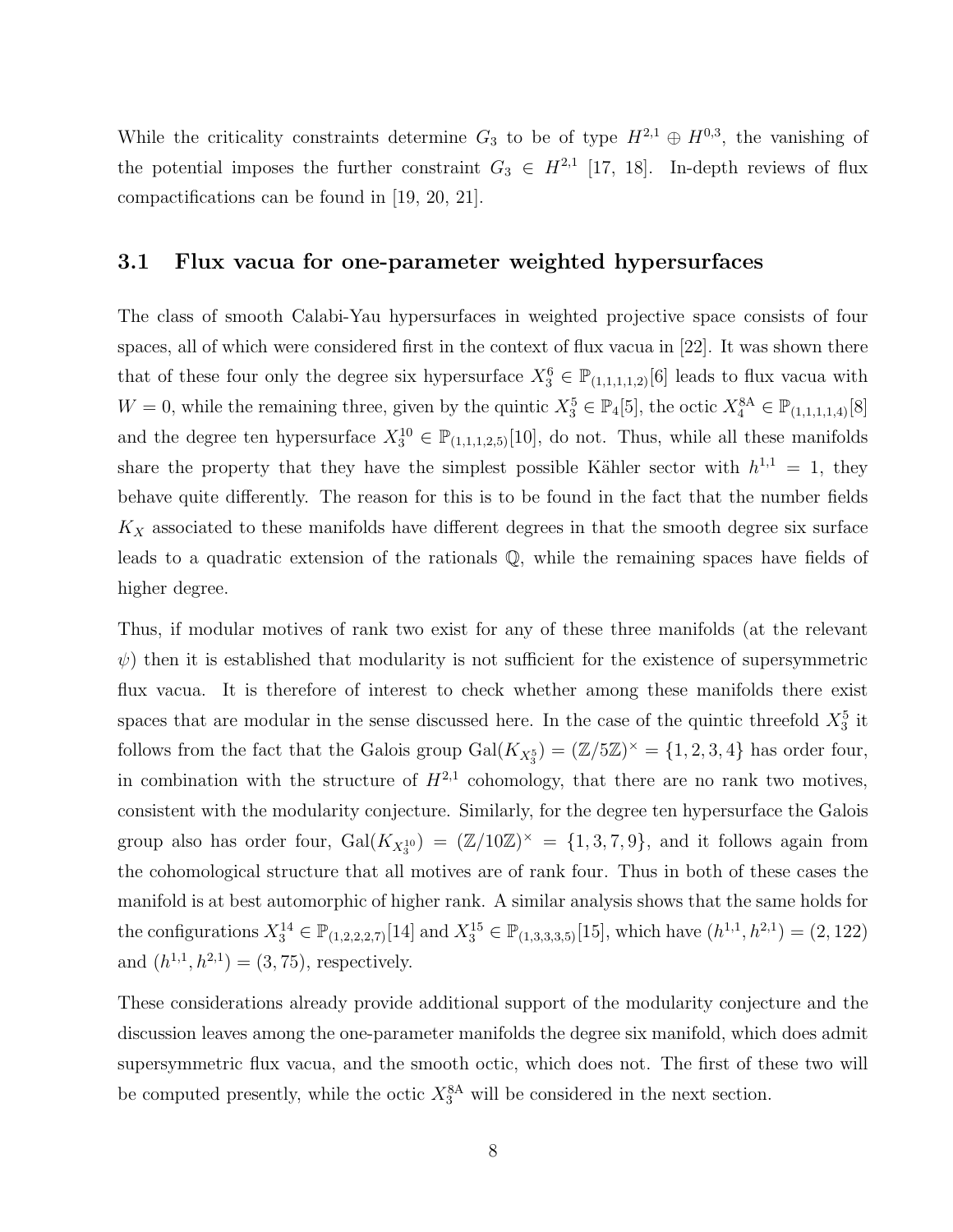# **3.2** The smooth degree six hypersurface  $X_3^6 \in \mathbb{P}_{(1,1,1,1,2)}[6]$

An example that appeared early in the discussions of flux vacua based on the class of weighted hypersurfaces constructed in [23, 24, 25] is the degree six Brieskorn-Pham manifold in the configuration  $\mathbb{P}_{(1,1,1,1,2)}[6]$ , defined by

$$
X_3^6 = \left\{ \sum_{i=0}^3 z_i^6 + z_4^3 = 0 \right\} \subset \mathbb{P}_{(1,1,1,1,2)}.
$$
 (15)

This is a smooth hypersurface, hence it has only one Kähler form inherited from the ambient space,  $h^{1,1} = 1$ , and the cohomology  $H^{2,1}(X)$  is of monomial type,  $h^{2,1} = 103$ . It was shown in ref. [22] that supersymmetric flux vacua exist for this manifold at the Landau-Ginzburg point, i.e. the constraints  $D_aW = 0 = D_{\tau}W$  can be solved as well as  $W = 0$ . Further discussions of flux vacua derived from this manifold can be found in a number of papers, including [26, 27].

In the context of a string theoretic interpretation of geometric modularity this variety was discussed briefly in [6], where the modular structure was established at the Landau-Ginzburg point described by the Brieskorn-Pham geometry. In ref. [6] the focus was on the  $\Omega$ -motive, spanned by  $H^{3,0} \oplus H^{0,3}$  of this manifold, while in the context of flux vacua the cohomology sector  $H^{2,1}(X) \oplus H^{1,2}(X)$  is of interest. By making the set  $A_n^{d,p}$  defined in the previous section explicit for this hypersurface it becomes clear that modulo permutations there are twelve basic  $\alpha$ -vectors that lead to six different motivic L-series. These six L-functions arrange themselves into three pairs  $L_{A\pm}$ ,  $A = I, II, III,$  of series that differ only in the signs of some of their coefficients, indicating that they are character twists of each other. These motivic L-series can be identified with modular form L-series as follows. Parametrizing an independent set of motives by the  $\alpha$ -vectors

$$
\alpha_{A+} \in \left\{ \left( \frac{1}{3}, \frac{1}{3}, \frac{1}{2}, \frac{1}{2}, \frac{1}{3} \right), \left( \frac{1}{6}, \frac{1}{3}, \frac{1}{3}, \frac{1}{2}, \frac{2}{3} \right), \left( \frac{1}{6}, \frac{1}{6}, \frac{1}{2}, \frac{1}{2}, \frac{2}{3} \right) \right\}
$$
(16)

and

$$
\alpha_{A-} \in \left\{ \left( \frac{1}{3}, \frac{1}{3}, \frac{1}{3}, \frac{1}{3}, \frac{2}{3} \right), \left( \frac{1}{6}, \frac{1}{2}, \frac{1}{2}, \frac{1}{2}, \frac{1}{3} \right), \left( \frac{1}{6}, \frac{1}{6}, \frac{1}{3}, \frac{2}{3}, \frac{2}{3} \right) \right\}
$$
(17)

leads to the set of associated L-series  $L(M_{A\pm}, s)$ . The coefficients of these L-series are not directly fundamental though because each coefficient at a prime  $p$  contains  $p$  as a factor. It is therefore natural to shift the argument s of the L-function in order to eliminate these  $p$ -factors. This shift corresponds to a twist in Hodge degree of the cohomology and has been important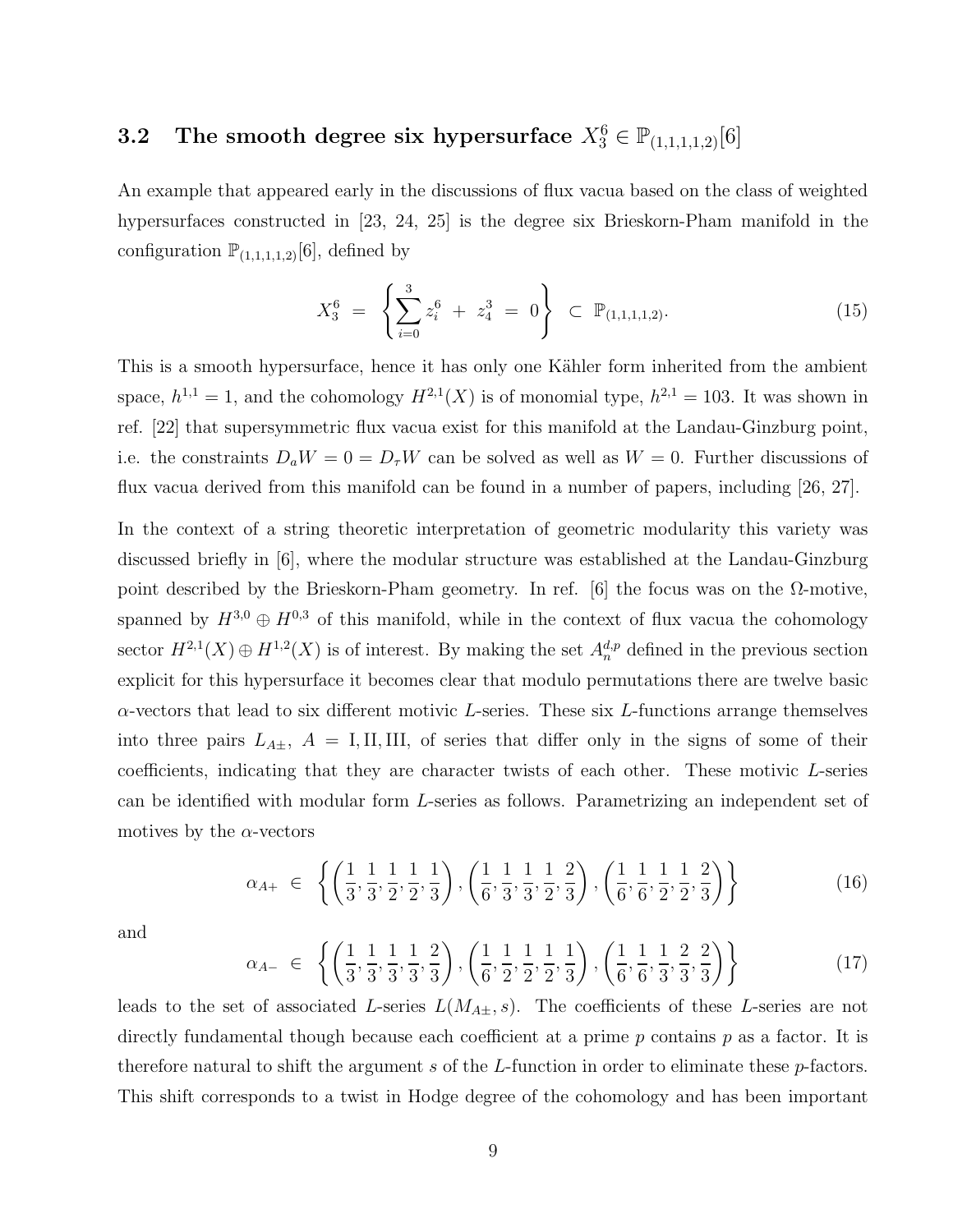already in [6], as well as in the context of mirrors of rigid Calabi-Yau varieties considered in  $[8]$ . In the latter context this twist can involve higher powers of the primes p. A selection of the L-function coefficients  $a_p$  that are obtained by dividing out these prime factors is shown in the table 1.

| Prime $p$   7 13 19 31 37 43 61                                                                                                                                                      |  |  |  |  |
|--------------------------------------------------------------------------------------------------------------------------------------------------------------------------------------|--|--|--|--|
| $\begin{array}{c cccccc} a_p(M_{\text{I}\pm}) & \pm 1 & +5 & \pm 7 & \pm 4 & +11 & \mp 8 & -1 \\ a_p(M_{\text{II}\pm}) & \pm 4 & +2 & \mp 8 & \pm 4 & -10 & \mp 8 & +14 \end{array}$ |  |  |  |  |
|                                                                                                                                                                                      |  |  |  |  |
| $a_p(M_{\text{III}\pm})$ $\pm 5$ -7 $\mp 1$ $\mp 4$ -1 $\pm 8$ -13                                                                                                                   |  |  |  |  |

**Table 1.** Coefficients of the motivic L-series  $L(M_{A\pm}, s+1)$  of  $X_3^6$ .

A perusal of various databases, starting with the list of Cremona of weight two forms [28], as well as the more extensive list of forms by Meyer [29], allows an identification of these L-series as arising from modular forms  $f_{A\pm}(q) = \sum_n a_n q^n$ ,  $q = e^{2\pi i \tau}$ , in the sense that their L-series agree with the L-series of the motives

$$
L(M_{A\pm}, s+1) = L(f_{A\pm}, s), \tag{18}
$$

where the shift in s implements the twist just discussed. Here the  $f_{A+}$  are modular forms at levels  $N = 432, 144, 108,$  and the  $f_{A-}$  are modular forms of weight two at levels  $N =$ 27, 36, 432, respectively. All these forms are relative to the Hecke congruence group  $\Gamma_0(N)$ . The identification via the level N is sufficient for  $N = 27,36$  and  $N = 108$ , but is not unique when the space of rational forms at a given level has more than one dimension. This was taken into account by Cremona [28] by introducing further alphabetical counting labels, a strategy that was adopted in a slightly different way by the L-function and modular form data base (LMFDB) [30]). This is of relevance in the present discussion at the levels  $N = 144, 432$ . In the former case the modular form has the Cremona label 144A(A) and the LMFDB designation 144.2.a.a. In the latter case the two forms  $f_{\text{I+}}$  and  $f_{\text{III-}}$  both belong to the same space, but the table of coefficients shows that their L-series are not the same. In Cremona's list the designations are 432A and 432B, respectively, while in the LMFDB the corresponding labels are 432.2.a.e and 432.2.a.d.. The modular forms at level 27 and 144 have been considered previously in a string theoretic context in refs [4] and [33], where they were shown to admit a worldsheet interpretation for elliptic compactifications. It was explained in [33] that the motives  $M_{A\pm}$  are of complex multiplication type, hence are modular with forms that admit complex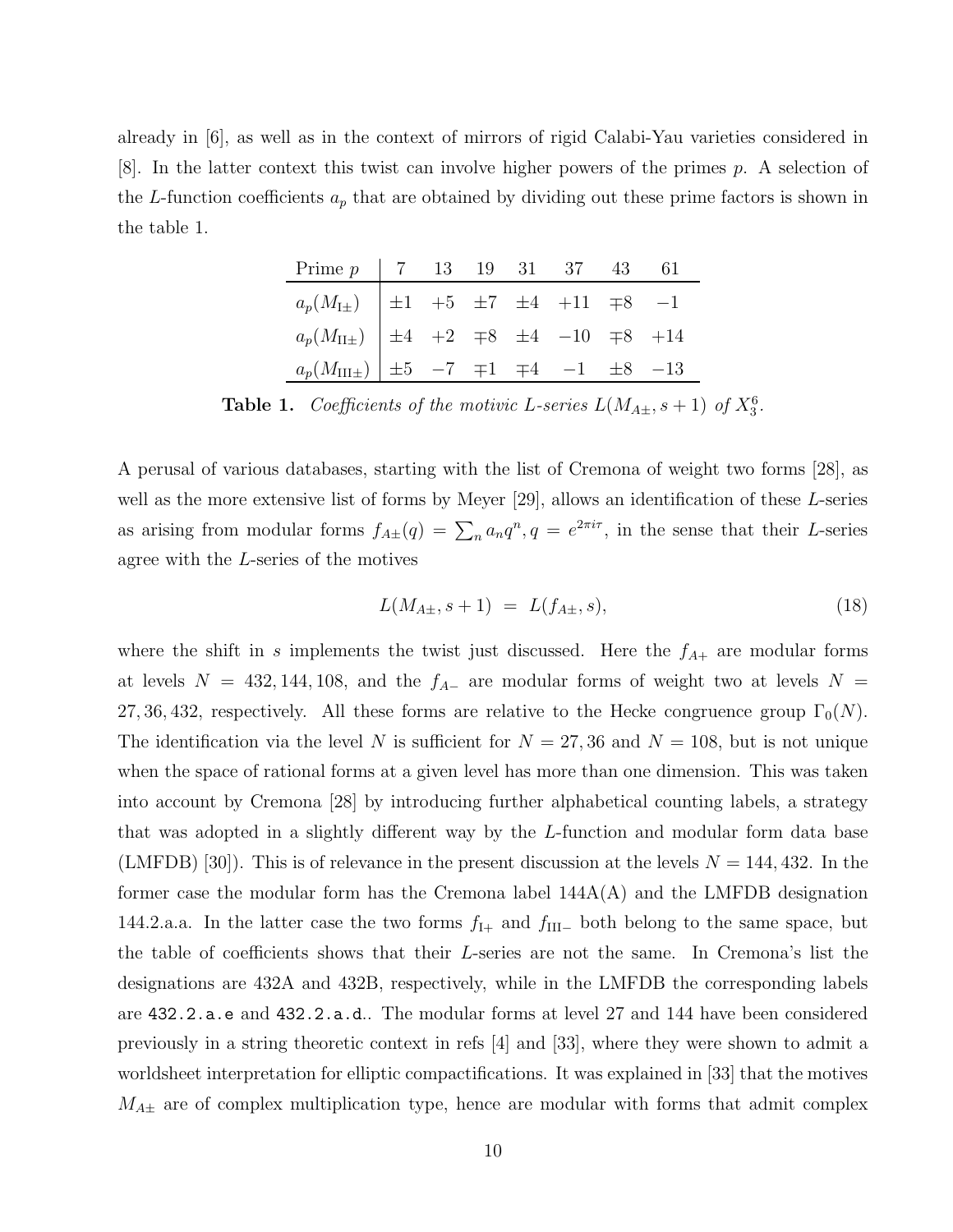multiplication, a symmetry that imposes a certain sparseness of the nonvanishing coefficients  $a_p$ . These forms arise because the rank two motives  $M_{A\pm}$  are of complex multiplication type, determined by algebraic Hecke characters by the work of Deligne [31]. Such characters have been shown to be modular in the work of Hecke [32]. All the motives and their forms constructed in this paper are of complex multiplication type.

The modular forms identified above can be shown to arise from the genus ten and genus four curves that are embedded in the hypersurface  $X_3^6$  and whose L-function decomposes into Lfunctions of elliptic curves  $E_A$  that lead to the modular forms  $f_A$ . Including the L-function of the Ω-motive thus leads to a completely modular structure of the third cohomology group of the form

$$
L(H^{3}(X_3^6), s) = L(f_{\Omega}, s) \prod_{A \pm} L(f_{A \pm}, s - 1)^{a_{A \pm}}.
$$
 (19)

Here  $a_{A\pm} \in \mathbb{N}$  describe the multiplicities of the motives and the modular form  $f_{\Omega}$  of the  $\Omega$ motive is a cusp form of weight four and level  $N = 108$  relative to the Hecke congruence subgroup  $\Gamma_0(N)$ , i.e.  $f_{\Omega} \in S_4(\Gamma_0(108))$ .

This shows that the cohomology of the degree six threefold hypersurfaces leads to a total of seven different modular forms  $f_{\Omega}, f_{A\pm}$ . Combining the flux vacua analysis of [34] with the modularity analysis above thus provides further support for the flux vacua modularity conjecture of ref. [12].

## $\mathbf{3.3} \quad \textbf{A} \text{ modular rank two attractor on } X_3^6$

A third arithmetic theme in string theory is provided by black hole attractors, initially emphasized in the number theoretic context by Moore [35], and further developed in the context of complex multiplication in ref. [36, 37]. Recently, an extensive search for rank two attractors was reported in ref. [38]. It is in this context worth noting that the modularity of the  $\Omega$ -motive  $M_{\Omega}$  of the degree six hypersurface  $X_3^6$ , established in [6] and recalled briefly in the previous section, in terms of a weight four cusp form at level  $N = 108$ , i.e.  $f(M_{\Omega}(X_3^6), q) \in S_4(\Gamma_0(108))$ , shows that the rank two attractor derived from the smooth degree six hypersurface is modular in the classical sense.

The form  $f(M_{\Omega}(X_3^6), q)$  of  $X_3^6$  has complex multiplications, which provides a second way to recognize complex multiplication as a characteristic of at least some black hole attractors.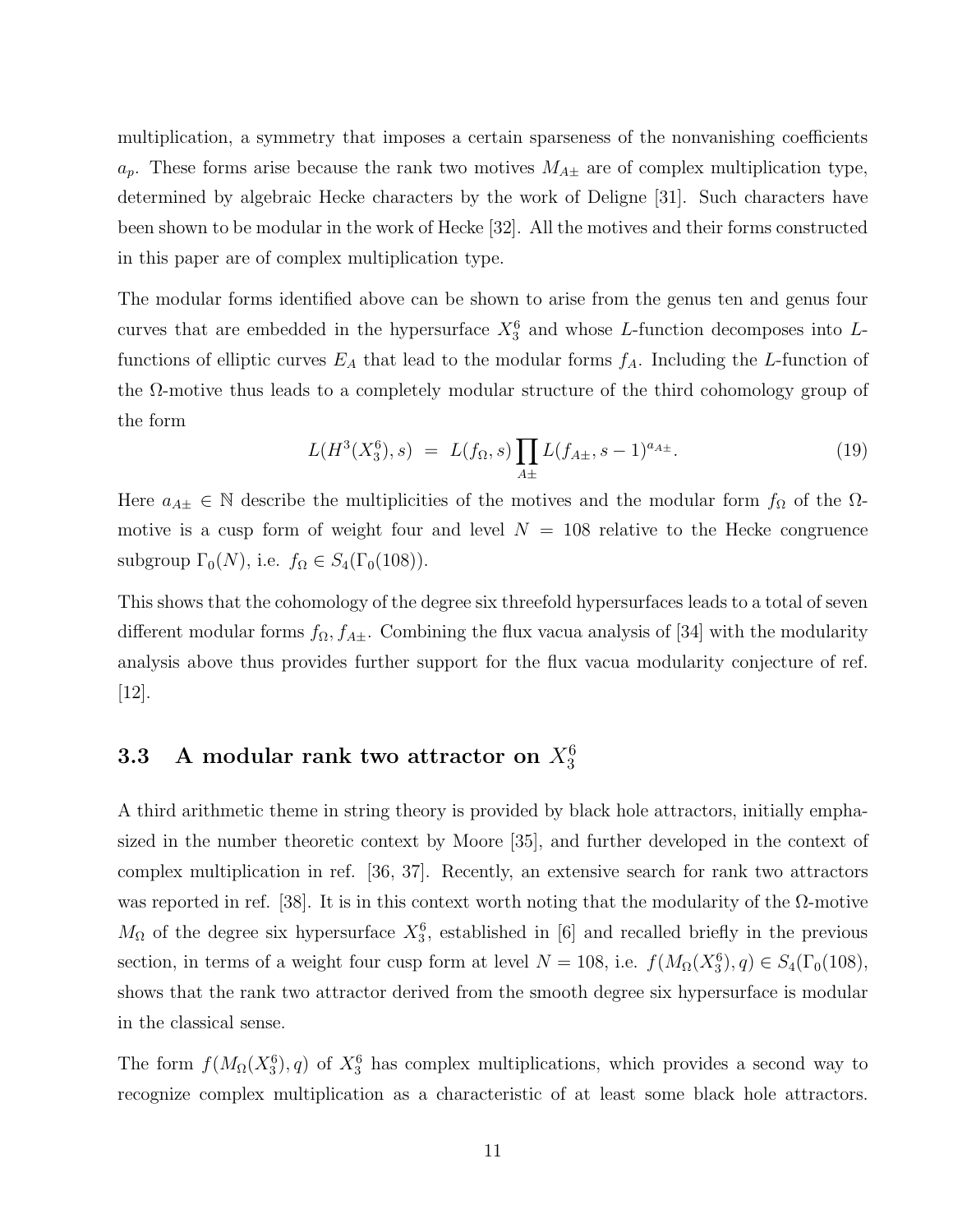This is independent of the approach in [36, 37] via the Shioda-Katsura decomposition of the cohomology of curves embedded in weighted hypersurfaces. The Deligne conjecture, discussed in the context of black hole attractors in [36], has been proven for motives with complex multiplication [39], hence leads to a relation between the periods of the variety and the Lfunctions values of  $M_{\Omega}$ . Since the black hole potential can be written in terms of the periods it immediately follows from the work of [36] and [6] that the entropy can be expressed in terms of these L-function values. This was recently made explicit in a different example in [38] and is further discussed in [40].

#### 3.4 Flux vacua for two-parameter hypersurfaces

**3.4.1** The octic  $X_3^{\text{8B}} \in \mathbb{P}_{(1,1,2,2,2)}[8]$ 

The resolved Brieskorn-Pham octic hypersurface

$$
X_3^{8B} = \left\{ z_0^8 + z_1^8 + z_2^4 + z_3^4 + z_4^4 = 0 \right\} \subset \mathbb{P}_{(1,1,2,2,2)} \tag{20}
$$

has Hodge numbers  $h^{1,1} = 2$  and  $h^{2,1} = 86$ , where both sectors receive contributions of the resolution of the singular set. This variety is a K3 fibration with generic fibers in the configuration of quartic surfaces  $X_2^4 \in \mathbb{P}_3[4]$ , which has been considered in the context of flux vacua in a number of papers, including [26, 41, 12]. In the latter reference this is the main configuration considered.

Aspects of a string theoretic interpretation of geometrically induced modular forms of weight two for this variety were discussed in [42], where it was shown that this manifold leads to a weight two modular form at level  $N = 64$ . This modular form arises from the algebraic curve  $C<sup>4</sup>$  of degree four that defines the singular set embedded in this manifold. While this curve has genus three, its L-function factorizes, in the process leading to an elliptic curve of degree four, which is modular at the given level. This form was also considered in the paper by Kachru, Nally and Yang [12] as support for the modularity conjecture.

In the motivic framework considered in this paper the starting point is the Galois group, which in the present example has order four

$$
Gal(K_{X_3^{8B}}) \cong \{1, 3, 5, 7\}.
$$
\n(21)

Hence the generic orbit has length four, which is in particular the case for the  $\Omega$ -motive  $M_{\Omega}$ .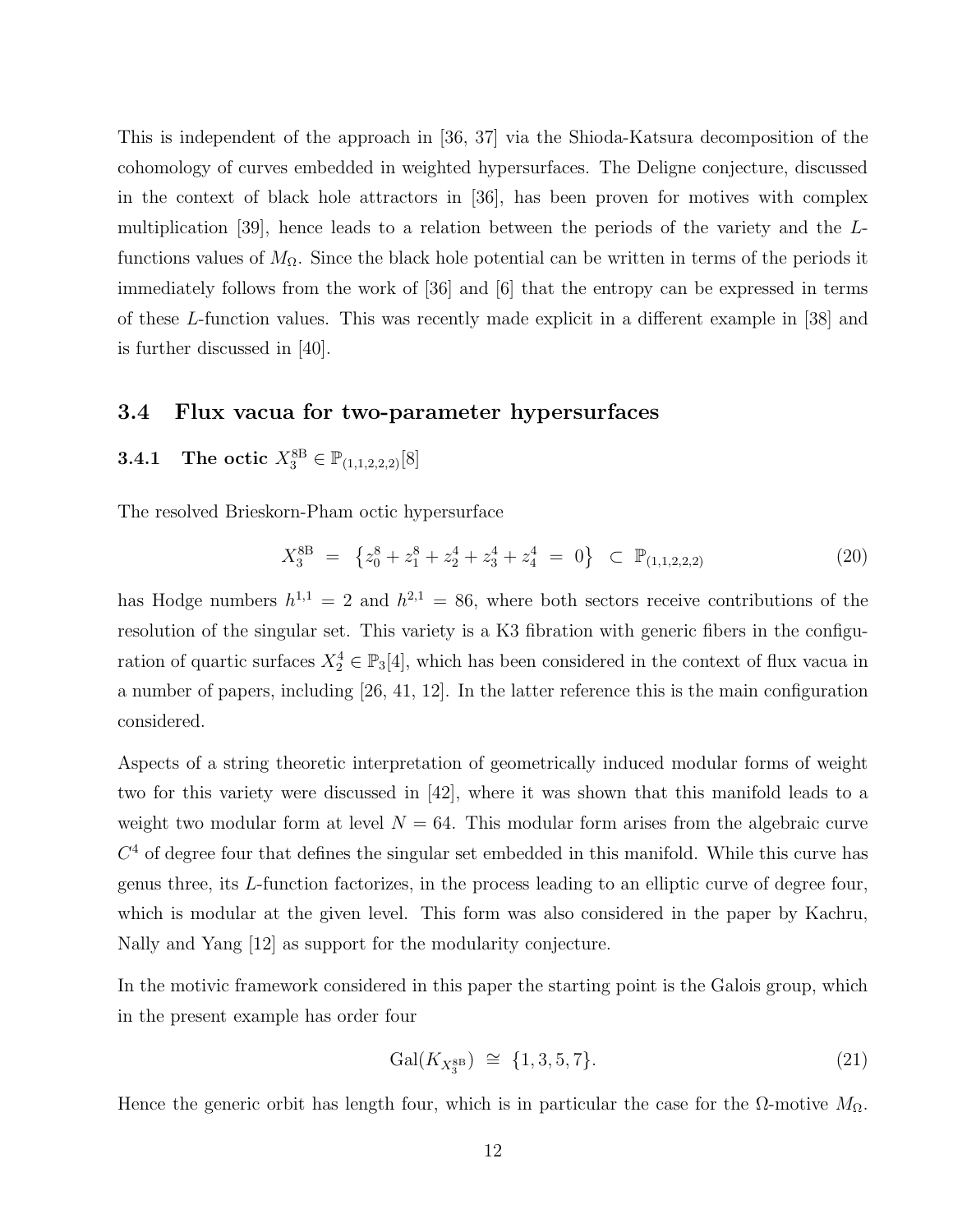These rank four motives are not modular but are expected to be automorphic according to the Langlands conjecture. Having a Galois group of order larger than two in general does not prevent the existence of orbits of shorter length, leading to the possibility of rank two motives that can be modular. For the present case of the two-parameter octic modular motives of rank two can be found, for example, at levels  $N = 32,64$  for the motives parametrized by  $\alpha = (\frac{1}{4}, \frac{1}{4})$  $\frac{1}{4}$ ,  $\frac{1}{4}$  $\frac{1}{4}$ ,  $\frac{1}{2}$  $\frac{1}{2}$ ,  $\frac{3}{4}$  $\frac{3}{4}$ ) and  $(\frac{1}{4}, \frac{1}{4})$  $\frac{1}{4}$ ,  $\frac{1}{2}$  $\frac{1}{2}, \frac{1}{2}$  $\frac{1}{2}, \frac{1}{2}$  $\frac{1}{2}$ , respectively, after implementing the Tate twist.

The focus here has been on the Landau-Ginzburg point, geometrically given by the Brieskorn-Pham point in the configuration. However, the observation just made, that higher order Galois groups can lead to rank two motives, generalizes to the case of deformations of the variety away from the diagonal form. This can be seen in the motivic framework by considering the theory of deformed motives in ref. [9].

#### **3.4.2** The degree 12 hypersurface  $X_3^{12} \in \mathbb{P}_{(1,1,2,2,6)}[12]$

A second two-parameter threefold that has been discussed extensively in the flux compactification context is the resolved hypersurface

$$
X_3^{12} = \left\{ z_0^{12} + z_1^{12} + z_2^6 + z_3^6 + z_4^2 = 0 \right\} \subset \mathbb{P}_{(1,1,2,2,6)},
$$
\n(22)

with  $h^{1,1} = 2$  and  $h^{2,1} = 128$ . This is a K3 fibration with a typical smooth fiber in the configuration  $X_2^6 \in \mathbb{P}_{(1,1,1,3)}[6]$  that has been analyzed in refs. [34, 43, 44, 26, 45], and more recently in ref. [46].

The order of the Galois group here is  $\phi(12) = 4$ , hence generically the motives will again be of rank four, much like in the case of the octic hypersurface considered above. Similar to the octic case there exist rank two motives for this variety as well. It turns out that most of these rank two motives have already been encountered above in the discussion of the degree six threefold  $X_3^6$  even though the orders of the underlying Galois groups are different. As a result, their modularity follows immediately from the analysis of section 3.2. The remaining rank two motives of this manifold can either be recovered from the two-parameter model  $X_3^8$ <sup>B</sup> considered above, or can be computed separately, leading to modular forms already encountered in our previous computations.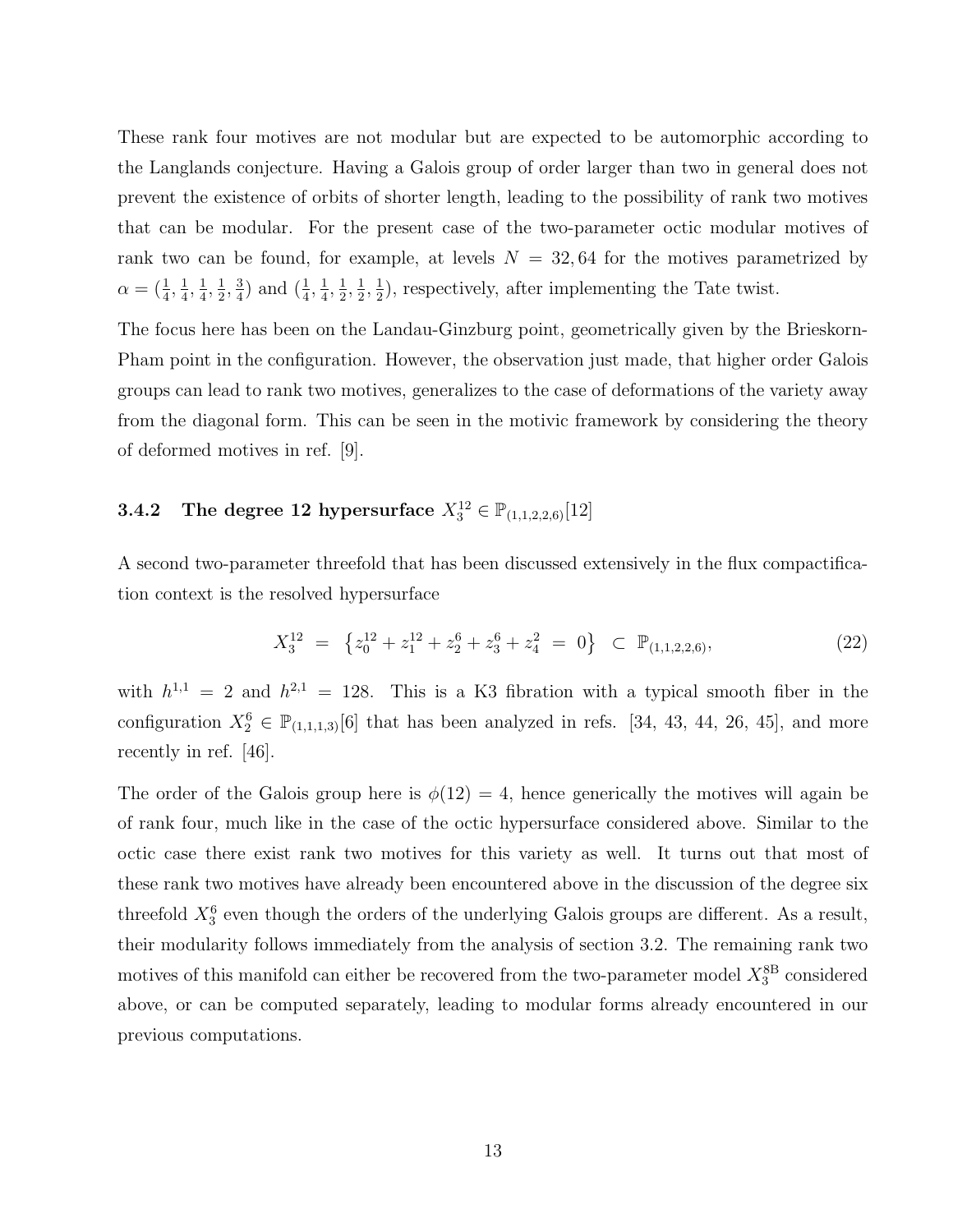### 4 On the reverse of the modularity conjecture

A natural question in the context of the flux vacua modularity conjecture is whether its reverse also holds, an issue that was addressed in [12]. A positive answer to this question would be very interesting because it would imply that the existence of modular motives provides a diagnostic for the existence of flux vacua  $D_{\alpha}W = 0 = D_{\tau}W$  for which  $W = 0$ . This can be discussed by testing the existence of modular rank two motives in compactifications for which such  $W = 0$ do not exist.

As noted above already, it has been known for quite some time that among the one-parameter models there are examples for which there exist no supersymmetric flux vacua, i.e. there are points in the moduli space for which the flux dynamics as well as  $W = 0$  cannot be solved [22]. An example of this type that was analyzed in [34, 47, 22, 26] is the smooth octic hypersurface  $X_3^{8A} \subset \mathbb{P}_{(1,1,1,1,4)}[8]$  at the Brieskorn-Pham point, or Landau-Ginzburg point. As also noted above, it was furthermore shown in [22, 26] that among the smooth weighted CY hypersurfaces there is only one manifold that admits such supersymmetric flux vacua, namely the degree six hypersurface  $X_3^6 \in \mathbb{P}_{(1,1,1,1,2)}[6]$ , analyzed in the previous section while the remaining three do not. It was shown in the previous section that both the quintic and the degree ten hypersurface are not modular in the classical sense defined here, which leaves the smooth octic.

# 4.1 The one-parameter octic  $X_3^8$ <sup>A</sup>  $\in \mathbb{P}_{(1,1,1,1,4)}[8]$

The next space in the sequence of manifolds with  $h^{1,1} = 1$  is the smooth octic

$$
X_3^{8A} = \left\{ p(z_i) = \sum_{i=0}^3 z_i^8 + z_4^2 = 0 \right\} \subset \mathbb{P}_{(1,1,1,1,4)}
$$
 (23)

of Brieskorn-Pham type, with Hodge numbers  $h^{1,1} = 1$  and  $h^{2,1} = 149$ . The orientifold projection is derived in [34] via Sen's method [48] from the CY fourfold  $X_4^{24} \in \mathbb{P}_{(1,1,1,1,8,12)}[24]$ , whose Euler number  $\chi = 23,328$  and cohomology has been computed in ref. [49]. The associated data can be found in [50], where it is the third model in the list of elliptic fibrations. In the context of flux vacua this manifold is also considered in  $[47, 22, 26]$ , and more recently in  $[51, 52]$ .

The Galois group of the field  $K_X$  of this degree eight hypersuface is of order four

$$
Gal(K_X) = (\mathbb{Z}/8\mathbb{Z})^{\times} = \{1, 3, 5, 7\},\tag{24}
$$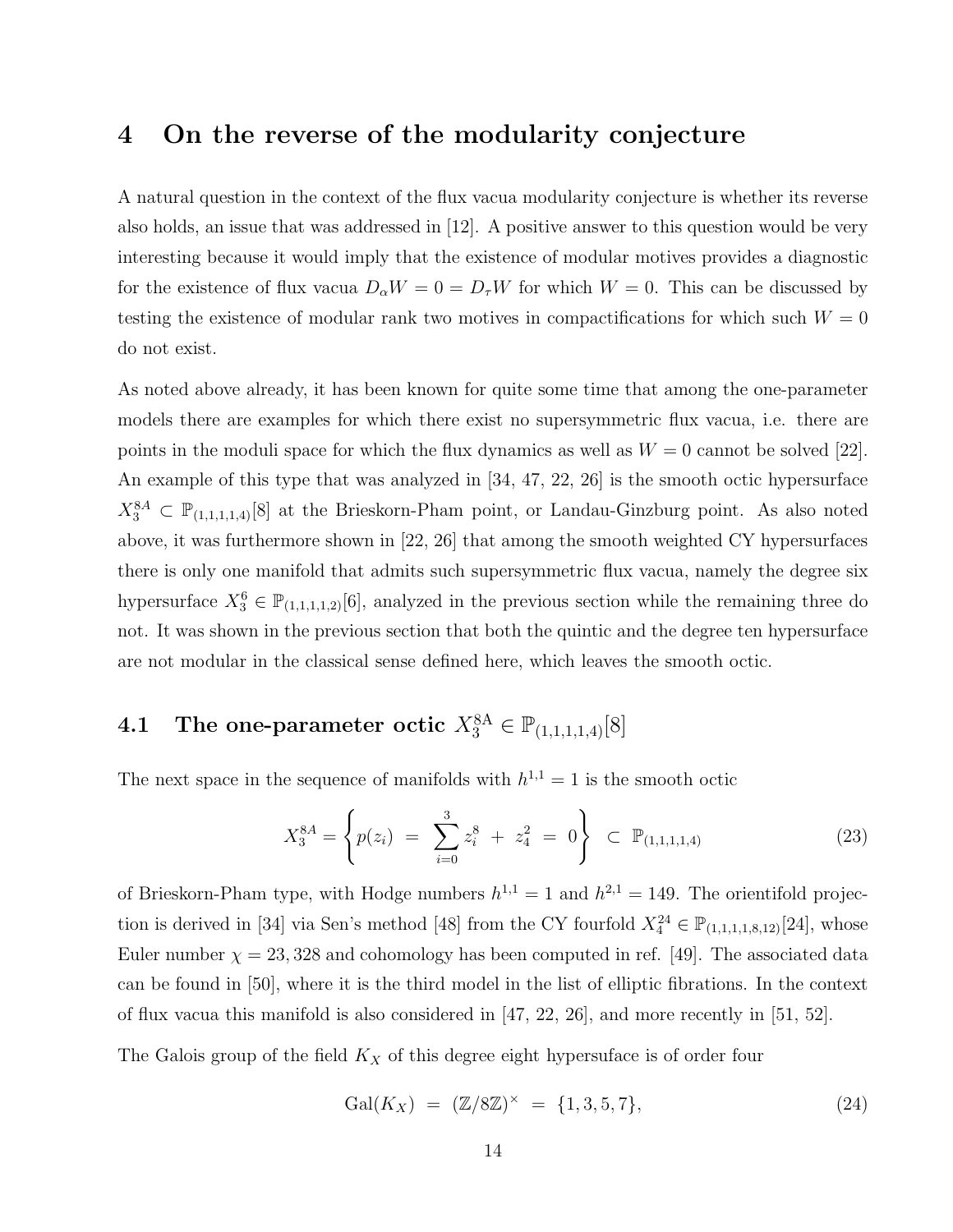hence the  $\Omega$ -motive of this variety is of rank four and is expected to be automorphic according to the Langlands conjectures. While the generic orbit in the intermediate cohomology thus has length four, in the context of flux vacua the interest is again in the existence of lower rank motives. In principle one can enumerate the motives as orbits, but the main issue in the present discussion is whether there exist rank two modular motives in this variety. Examples of two-dimensional Galois orbits are generated by the vectors

$$
\alpha_{+} = \left(\frac{1}{4}, \frac{1}{4}, \frac{1}{2}, \frac{1}{2}, \frac{1}{2}\right), \qquad \alpha_{-} = \left(\frac{1}{4}, \frac{1}{4}, \frac{1}{4}, \frac{3}{4}, \frac{1}{2}\right) \tag{25}
$$

hence they parametrize rank two motives, denoted here by  $M_{\pm}$ . The computation of the motivic L-function associated to  $M_{\pm}$  along the lines of section 2 leads to rescaled coefficients  $a_p$  as collected in table 2.

| Prime $p \mid 5 \quad 13 \quad 17 \quad 29$                      |  |  | - 37 |  |
|------------------------------------------------------------------|--|--|------|--|
| $a_p(M_{\pm})$ $\pm 2$ $\mp 6$ $\pm 2$ $\pm 10$ $\pm 2$ $\pm 10$ |  |  |      |  |

**Table 2.** L-series coefficients for the motives  $M_{\pm}$  of  $X_3^{8A}$ .

The existing data bases again allow to identify these L-series as arising from weight two modular forms  $f_{\pm}(q)$ 

$$
L(f_{\pm}, s) = 1 \pm \frac{2}{5^s} - \frac{3}{9^s} \mp \frac{6}{13^s} + \frac{2}{17^s} - \frac{1}{25^s} \pm \frac{10}{29^s} \pm \frac{2}{37^s} + \frac{10}{41^s} + \cdots
$$
 (26)

which shows that the motives  $M_{\pm}$  are modular after the Tate twist

$$
L(M_{\pm}, s+1) = L(f_{\pm}, s). \tag{27}
$$

Here the weight two modular forms  $f_{\pm}$  are at levels  $N = 64$  and  $N = 32$ , respectively. At these levels the spaces of rational forms are one-dimensional, hence N determines these forms uniquely. These modular forms have appeared previously in the string theory analysis of [42] and [33].

The analysis here thus leads to the conclusion that the one-parameter octic Brieskorn-Pham hypersurface embedded in  $\mathbb{P}_{(1,1,1,1,4)}$  is modular in the sense of carrying rank two motives that are modular in the classical sense, while not admitting supersymmetric flux vacua.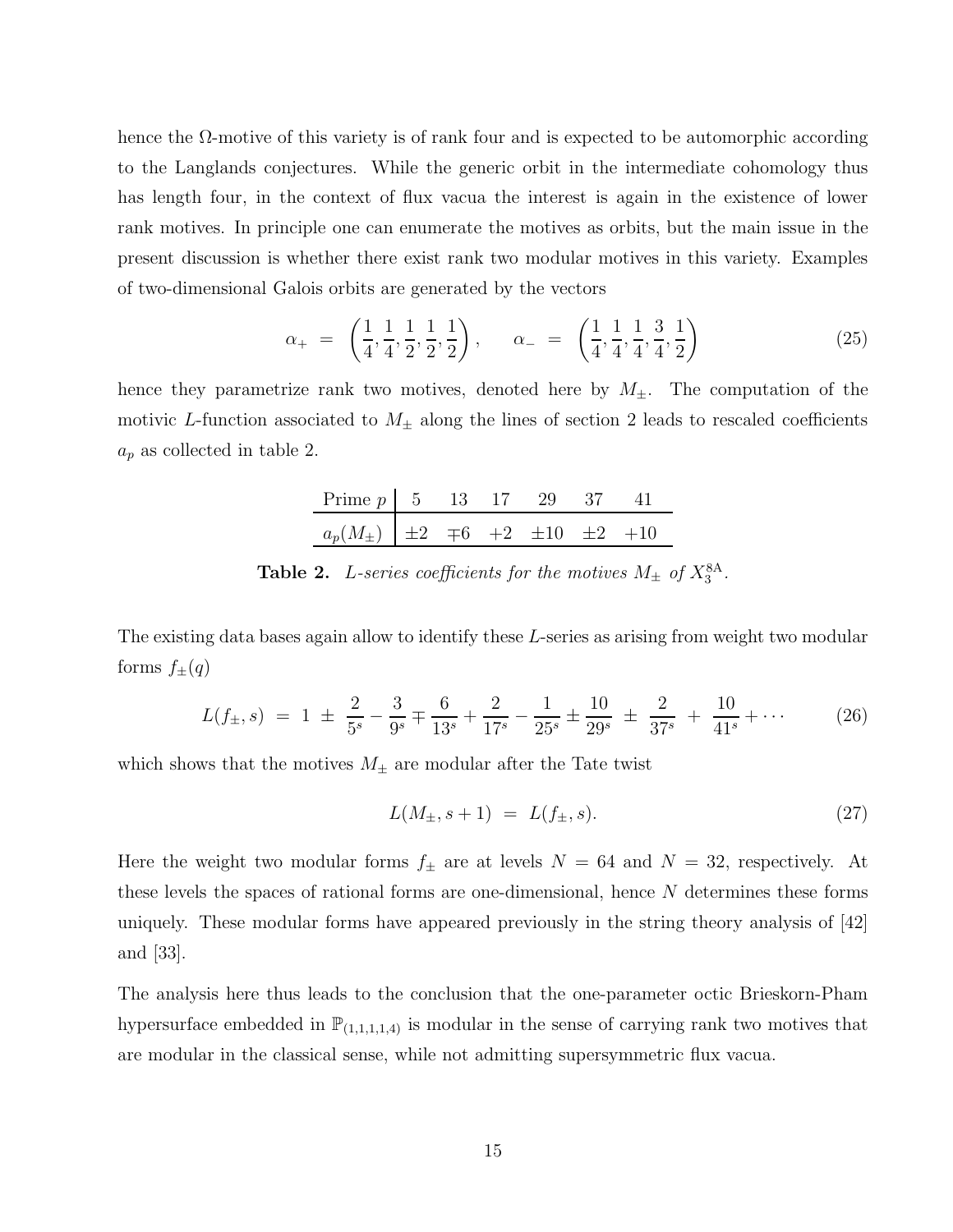# 4.2 The two-parameter hypersurface  $X_3^{18} \in \mathbb{P}_{(1,1,1,6,9}[18])$

The above analysis for  $X_3^8$  can be applied to other weighted hypersurfaces that have been considered in the context of the existence/nonexistence of  $W = 0$  flux vacua. One example that was considered early on in many papers on flux vacua, and which has received recent attention, is the degree 18 hypersurface

$$
X_3^{18} = \left\{ z_0^{18} + z_1^{18} + z_2^{18} + z_3^6 + z_4^2 = 0 \right\} \subset \mathbb{P}_{(1,1,1,6,9)},
$$
\n(28)

see e.g. [53, 54, 55, 26, 56, 57, 45, 58, 59, 60, 61]. This is an elliptic fibration with  $h^{1,1} = 2$ ,  $h^{2,1} = 272$ , hence  $\chi = -540$ , with a typical fiber in the configuration  $E^6 \in \mathbb{P}_{(1,2,3)}[6]$ . An analysis of DeWolfe [26] based on R symmetries first showed that there are no  $W = 0$  flux vacua associated to this manifold. It is therefore again of interest to consider the motivic structure of this manifold. In this case the Galois group has order six

$$
Gal(K_{X_3^{18}}) = \{1, 5, 7, 11, 13, 17\}
$$
\n(29)

and hence the rank of the motives will generically be six. This holds in particular for the Ω-motive, which therefore is expected to be automorphic, not modular. However, despite this larger Galois group this manifold does have rank two motives.

As before, we consider the image of  $\alpha$ -vectors under the Galois group. An example of a rank two motive is given by

$$
M = \left(\frac{1}{3}, \frac{1}{3}, \frac{1}{2}, \frac{1}{3}, \frac{1}{2}\right) \oplus \left(\frac{2}{3}, \frac{2}{3}, \frac{1}{2}, \frac{2}{3}, \frac{1}{2}\right).
$$
 (30)

The comparison of this motive with the rank two motive  $M_{1+}(X_3^6)$  of the degree six hypersurface  $X_3^6 \in \mathbb{P}_{(1,1,1,1,2)}[6]$  considered above shows that M is identical to  $M_{1+}$  even though the Galois groups have different orders. It follows that the L-series has the same expansion as in the case of the motive  $M_{\text{I+}}$  of the degree six hypersurface, hence leads again to the level  $N=432$ modular form designated by the LMFDB as 432.2.a.e. There are further rank two motives that arise in the manifold and these can be analyzed in a similar way.

# 4.3 The three-parameter hypersurface  $X_3^{24} \in \mathbb{P}_{(1,1,2,8,12)}[24]$

As a final example consider the variety

$$
X_3^{24} = \left\{ z_0^{24} + z_1^{24} + z_2^{12} + z_3^3 + z_4^2 = 0 \right\}.
$$
 (31)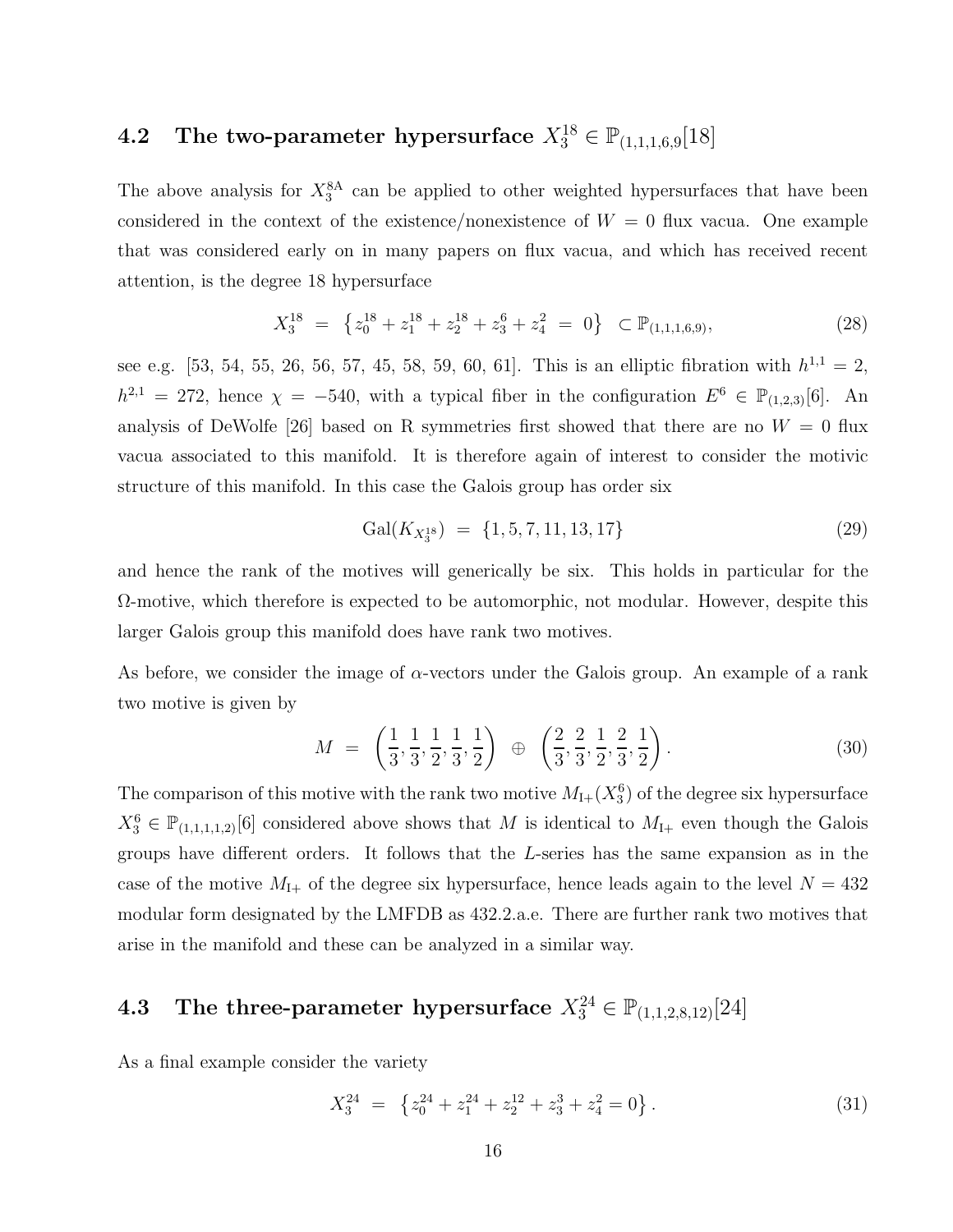This configuration is iteratively structured in that it is not only an elliptic fibration with typical fiber in the configuration  $E^6 \in \mathbb{P}_{(1,2,3)}[6]$ , but also a K3-fibration with typical fiber in the configuration  $X_2^{12} \in \mathbb{P}_{(1,1,4,6)}[12]$ . Its flux vacuum structure was considered in DeWolfe [26] as a three-parameter model with Hodge numbers  $h^{1,1} = 3$  and  $h^{2,1} = 243$ , leading to a Kähler structure that is more involved than the often considered two-parameter examples. Other work on this manifold in the context of flux compactifications includes [62, 63].

The manifold  $X_3^{24}$  has the highest degree  $d = 24$  of the manifolds considered in this paper, leading to the largest Galois group of all examples. Since the totient function here is  $\phi(24) = 8$ , a typical Galois orbit leads to a motive of rank eight. It turns out that despite the large order of this group, the modular structure of this manifold is in part similar to that of the degree six smooth hypersurface  $X_3^6$  because their motivic structure partially overlaps. The modular analysis of section three thus immediately leads to the existence of modular rank two motives for the manifold  $X_3^{24}$ .

#### 5 Discussion

In this paper the modular and automorphic structure of most of the Calabi-Yau manifolds considered in the context of flux compactifications has been established. The methods used here are direct and allow the computation of the necessary L-functions from the motive itself, rather than from the factorization of the full cohomology. These results have implications for the modularity conjecture for supersymmetric flux vacua formulated in [12]. Support for the conjecture has been provided above by establishing the existence or non-existence of modular rank two motives for all one-parameter smooth Calabi-Yau hypersurfaces of dimension three. While the smooth degree six and eight weighted hypersurfaces admit such modular motives, the quintic and degree ten hypersurfaces do not.

A second issue is raised by the question whether rank two modularity of motives in the cohomology sector  $H^{2,1}(X) \oplus H^{1,2}(X)$  can be used as an indicator for the existence of supersymmetric flux vacua. Since modularity is expected to be common this would lead to the expectation that the existence of supersymmetric flux vacua is in some sense also generic. This was first addressed here by considering the one-parameter hypersurface of degree eight in the weighted projective space  $\mathbb{P}_{(1,1,1,1,4)}[8]$ . For this variety modular rank two motives can be constructed, thereby es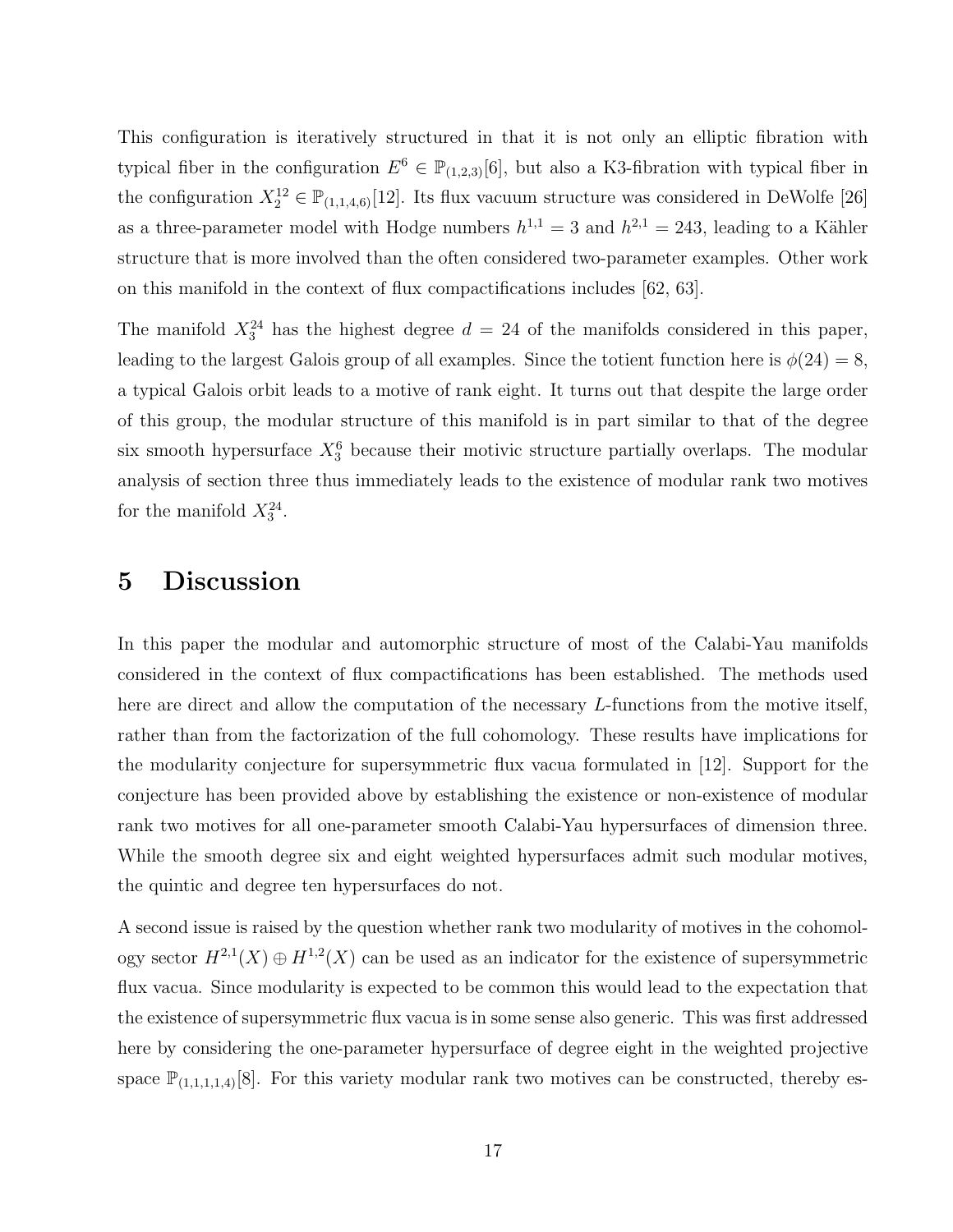tablishing that modularity is not a definitive diagnostic for the existence of flux vacua with vanishing superpotential. Other manifolds that have been considered in the flux vacua literature have a similar structure. Among these are the degree 18 configuration  $X_3^{18} \in \mathbb{P}_{(1,1,1,6,9)}[18]$ and the degree 24 configuration  $X_3^{24} \in \mathbb{P}_{(1,1,2,8,12)}[24]$ , both of which were considered in the flux context in [26], where it was shown that these two spaces do not admit flux vacua with vanishing superpotential. The first of these is a prominent two-parameter model, while the latter has a three-dimensional Kähler sector. Both of these spaces have rank two motives that are modular, similar to the one-parameter octic.

The results of this paper thus strengthen the modularity conjecture of ref. [12] but establish that modularity is not a necessary ingredient for the existence of supersymmetric flux vacua.

### 6 Appendix: Motives

This appendix provides a brief summary of the conceptual background for the motivic constructions given in the main part of this paper.

The theory of motives has its roots in the work of Hurwitz from the late 19th century and Deuring from the 1930s, but as a conceptual framework it was initiated by Grothendieck in the 1960s. In the intervening decades it has shown persistent resistance to a complete understanding. This is in particular the case for mixed motives that are important in some physical constructions [9], but do not play a role in the present paper. For the discussion here it therefore suffices to focus on the theory of pure motives because the motives that are considered in the main text are not affected by the resolution of the weighted hypersurface. Even in the case of pure motives the properties that are expected of these objects depend on conjectures formulated originally by Grothendieck that have not been proven. An extensive discussion of the geometric theory of motives can be found in the book [64], and some aspects of the arithmetic theory are discussed in ref. [65]. More extensive reviews in a physical context can be found in [6, 12]. Most of the mathematical literature on motives is concerned with the categorical aspects of the theory. This is important for the basic philosophy of what the theory of motives is supposed to achieve, and it is also of interest for some physical applications [5, 6]. However, for the questions addressed in the present paper this is not necessary. The notation here is as light as possible in order to focus on the conceptual picture.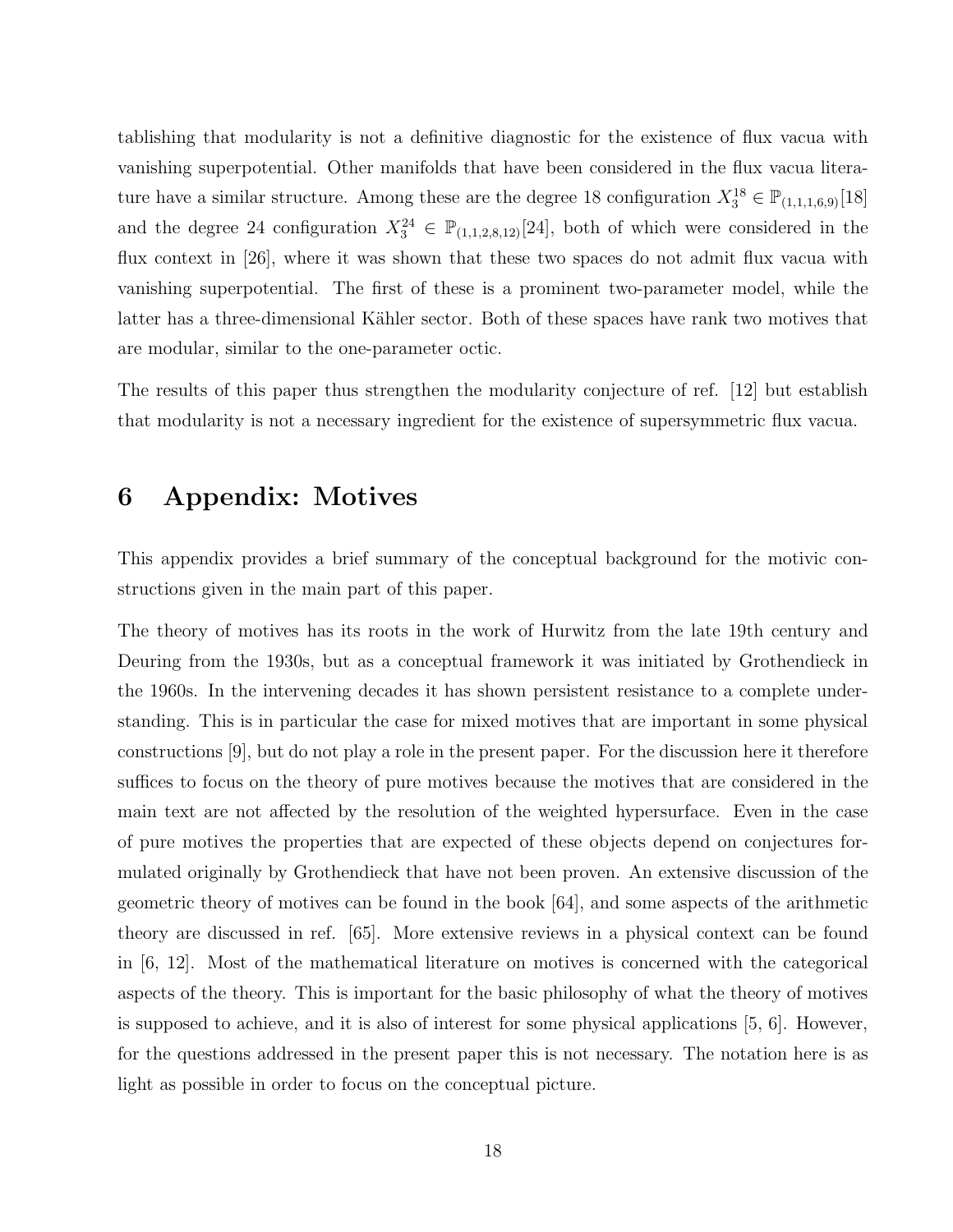As mentioned in the main text, there are two main approaches to motives, one geometric, the other cohomological. In the geometric approach, based on the notion of a correspondence, motives M associated to a variety X are defined as triplets  $M = (X, \sigma, m)$ , where  $\sigma$  is a projector defined by an algebraic cycle  $\sigma$  in  $X \times X$  relative to an equivalence relation and m is an integer. The concept of a projector makes sense because correspondences can be combined and with an appropriately defined composition law they form a ring. There are several equivalence relations that can be considered for algebraic cycles and relations between different pure motives depend crucially on which of these relations is considered, as well as on the integer  $m$ . In category language this addresses the form of the morphisms between motives  $(X, \sigma_X, m)$  and  $(Y, \sigma_Y, n)$ . More important for this paper is that the integer  $m$  determines the rescaling of the  $L$ -function encountered above via the Tate twist.

The arithmetic properties of such a pure motive  $M$  are obtained by considering the intersection of  $\sigma$  with the graph  $\Gamma_{\text{Fr}_q^r}$  of the r<sup>th</sup> iterate of the Frobenius map  $\text{Fr}_q$  which sends a point x to  $x^q$ , leading to

$$
N_{r,q}(M) = \langle {}^{t}\sigma \cdot \Gamma_{\mathrm{Fr}_{q}^{r}} \rangle. \tag{32}
$$

By using the Lefschetz trace formula the cardinalities can alternatively be obtained by considering the action induced by the Frobenius automorphism  $\mathrm{Fr}_q$  and its iterates on the ( $\ell$ -adic) cohomological realizations  $H^i_{\ell}(M)$  of the motive M, leading to the consideration of the traces  $\text{tr}(\text{Fr}_q^r)$  $H^i_{\ell}(M)$ , where the induced action is denoted by the same symbol as the Frobenius map. Here  $H_{\ell}(M)$  is to be viewed as a Galois representation of some dimension that in general is different from the dimension of the cohomology group  $H^{i}(X)$  in any of its usual forms. This is, in brief, the outline of the intersection theoretic and cohomological approach as it applies to the arithmetic theory of motives. In order to proceed one needs to fix a field  $K$  so that the Galois group of  $K$  can be used to construct motives. The last step is to obtain a description of the cohomology in such a form that the action of this Galois group is easy to deal with.

For a variety X the Weil conjectures, proven by Grothendieck and Deligne, lead to a natural candidate of a field  $K_X$  [5, 6]. First consider the Weil-Grothendieck decomposition of the zeta function  $Z(X/\mathbb{F}_p, t)$  into its cohomological pieces  $\mathcal{P}_p^i(X,t)$  and then decompose these further  $\mathcal{P}_p^i(X,t) = \prod_j (1 - \gamma_j^i(p)t^j)$ . The final Weil conjecture, proven by Deligne, states that the  $\gamma_j^i$  are algebraic integers with a certain norm, hence they lead to an algebraic number field constructed as  $K_X = \mathbb{Q}(\{\gamma_j^i\})$ . In the case of the Brieskorn-Pham varieties considered above the  $\gamma_j^i$  are the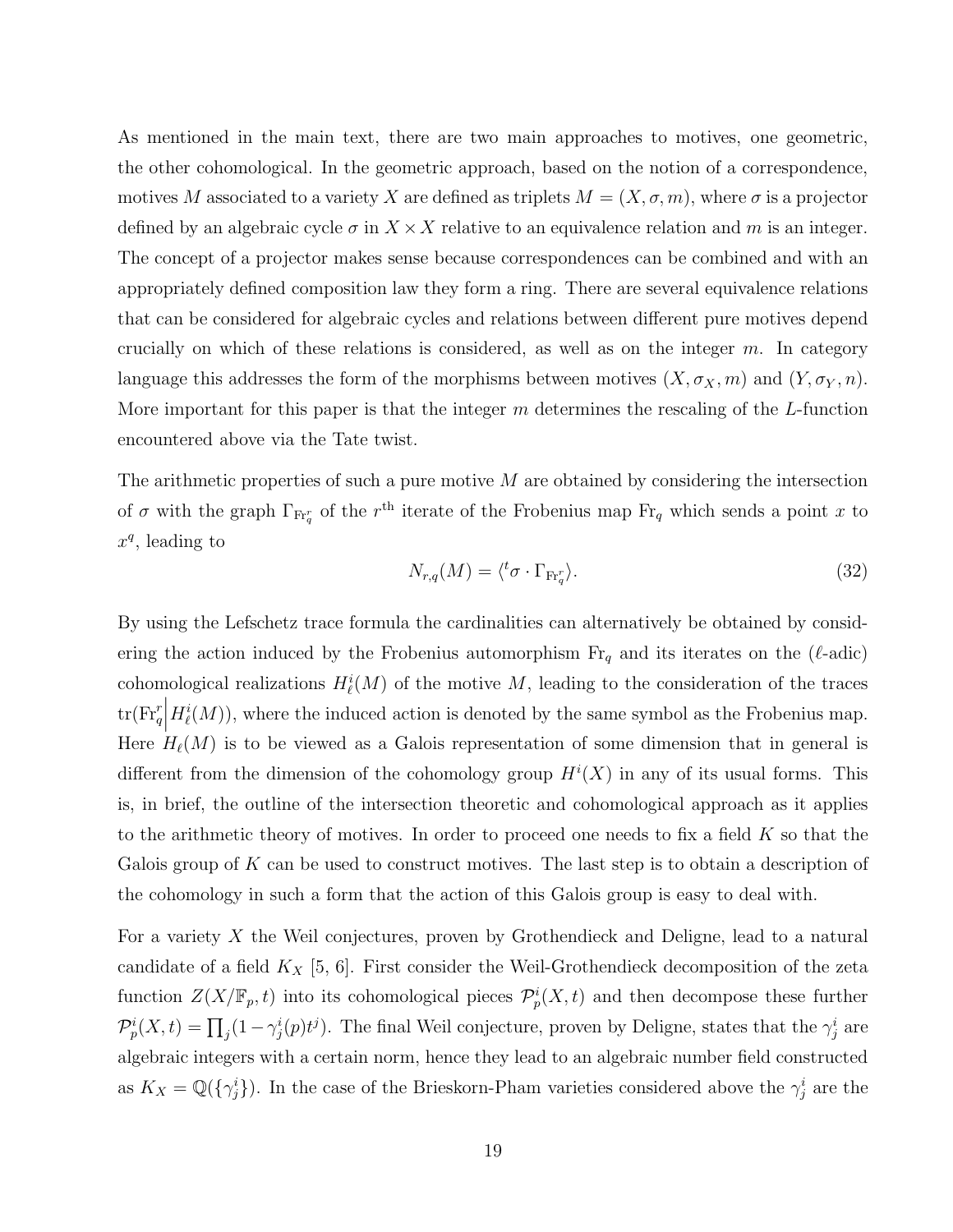Jacobi sums and the number field simplifies in the way discussed earlier in section two. The second simplification that arises for the varieties considered here is that if one considers motives based on the monomial part  $H_{\text{mon}}^3(X)$  of the complex deformation cohomology  $H^3(X)$  then an explicit decomposition of this group can be constructed. This decomposition is parametrized by the  $\alpha$ -vectors considered above and the action of the field  $K_X = \mathbb{Q}(\mu_d)$  on the group  $H_{\text{mon}}^3(X)$ can be made explicit as an action on these vectors, as described in section two.

#### Acknowledgement.

It is a pleasure to thank Ralph Blumenhagen, Ilka Brunner, and Monika Lynker for discussions and correspondence. The appendix on an intuitive and brief description of motives was added at the suggestion of the referee.

### References

- [1] A. Weil, Uber die Bestimmung Dirichletscher Reihen durch Funktionalgleichungen, Math. Ann. 168 (1967) 149 − 156
- [2] R. Langlands, L-Functions and automorphic representations, Proc. Int. Cong. Math. 1978, Helsinki, Acad. Sci. Fennica, 1980
- $[3]$  R. Langlands, Automorphic representations, Shimura varieties, and motives. Ein Märchen, in Proc. of Symposia in Pure Mathematica 33 Part 2 (1979) 205 − 246
- [4] R. Schimmrigk and S. Underwood, The Shimura-Taniyama conjecture and conformal field theories, J. Geom. Phys. 48 (2003) 169 − 189, arXiv: hep-th/0211284
- [5] R. Schimmrigk, *The Langlands program and string modular K3 surfaces*, Nucl. Phys. **B771** (2007) 143 − 166, arXiv: hep-th/0603234
- [6] R. Schimmrigk, Emergent spacetime from modular motives, Commun. Math. Phys. 303 (2011) 1 − 30, arXiv: 0812.4450 [hep-th]
- [7] R. Schimmrigk, String automorphic motives of nondiagonal varieties, arXiv: 1301.2583 [hep-th]
- [8] S. Kharel, M. Lynker and R. Schimmrigk, String modular motives for mirrors of rigid Calabi-Yau varieties, Fields Inst. Commun.  $54$  (2008)  $47 - 63$ , arXiv: math.AG/0908.1256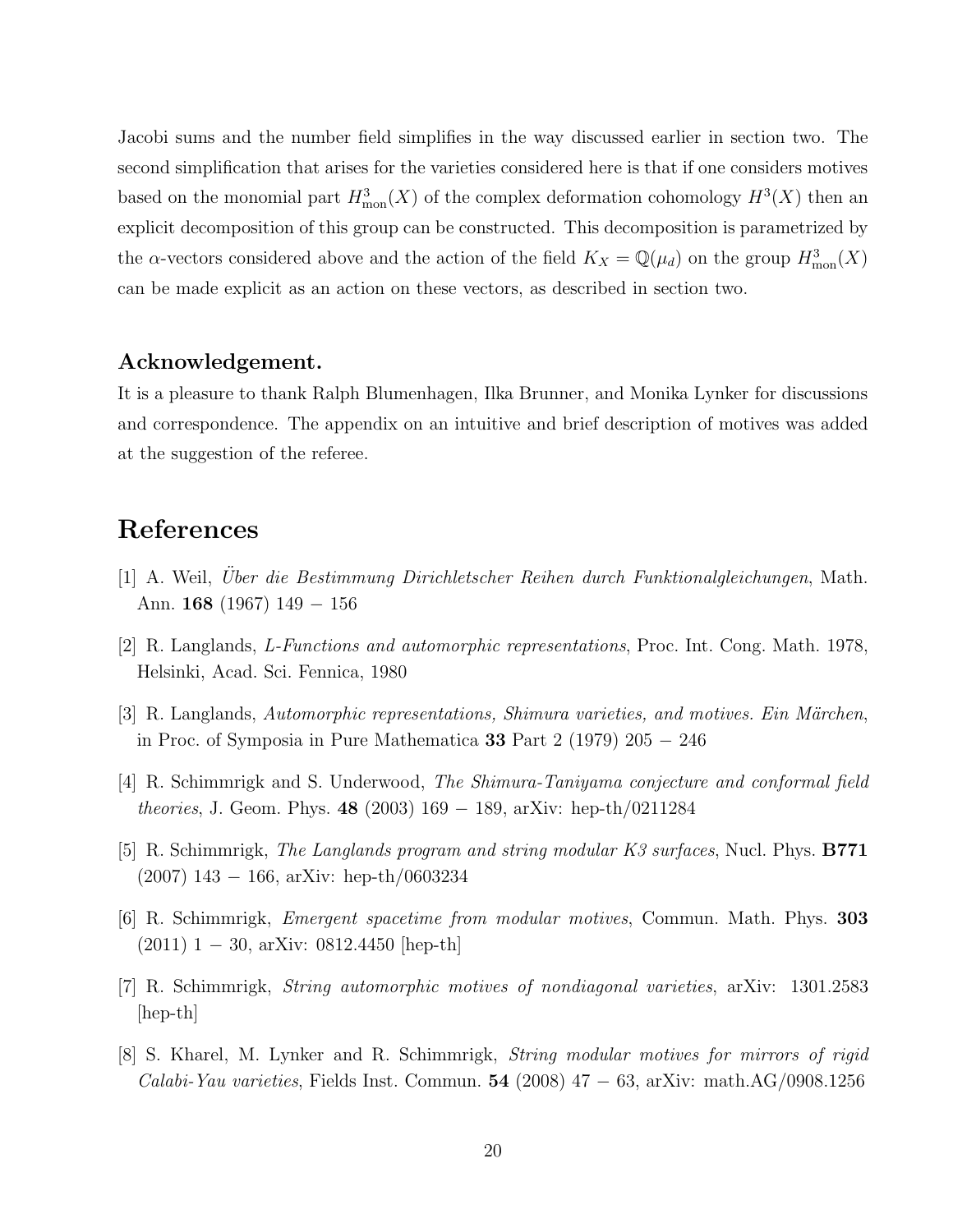- [9] S. Kadir, M. Lynker and R. Schimmrigk, String modular phases in Calabi-Yau families, J. Geom. Phys. 61 (2011) 2453 − 2469, arXiv: 1012.5807 [hep-th]
- [10] S. Kondo and T. Watari, String-theory realization of modular forms for elliptic curves with *complex multiplication*, Commun. Math. Phys. **367** (2019) 89, arXiv: 1801.07464 [hep-th]
- [11] S. Kondo and T. Watari, Modular parametrization as Polyakov path integral cases with CM elliptic curves as target spaces, arXiv: 1912.13294 [hep-th]
- [12] S. Kachru, R. Nally and W. Yang, Supersymmetric flux compactifications and CY modu*larity*, arXiv: 2001.06022 [hep-th]
- [13] B. Dwork, On the rationality of the zeta function of an algebraic variety, Amer. J. Math. bf 82 (1960) 631
- [14] A. Weil, Number of solutions of equations in finite fields, Bull. Amer. Math. Soc. 55 (1949)  $497 - 508$
- $[15]$  A. Grothendieck, Formule de Lefschetz et rationalite de fonction de L, Seminaire Bourbaki **279** (1964/65) 1 – 15
- [16] R. Schimmrigk, Arithmetic of Calabi-Yau varieties and rational conformal field theory, J. Geom. Phys. 44 (2003)  $555 - 569$ , arXiv: hep-th/0111226
- [17] K. Dasgupta, G. Rajesh and S. Sethi, M theory, orientifolds and G-flux, JHEP 08 (1999) 023, arXiv: hep-th/9908088
- [18] S.B. Giddings, S. Kachru and J. Polchinski, Hierarchies from fluxed in string compactifications, Phys. Rev. D66 (2002) 106006, arXiv: hep-th/0105097
- [19] M. Grana, Flux compactifications in string theory: a comphrensive review, Phys. Rept. 423 (2006) 91 – 158, arXiv: hep-th/0509003
- [20] J.P. Conlon, Moduli stabilization and applications in IIB string theory, Fortschr. Phys. 55 (2007) 287 − 422, arXiv: hep-th/0611039
- [21] E. Pajer, Phenomenological aspects of type IIB flux compactification, Fortschr. Phys. 57 (2009) 193 − 219
- [22] O. DeWolfe, A. Giryavets, S. Kachru and W. Taylor, Enumerating flux vacua with enhanced symmetries, JHEP 02 (2005) 037, arXiv: hep-th/0411061
- [23] P. Candelas, M. Lynker and R. Schimmrigk, *Calabi-Yau manifolds in weighted*  $\mathbb{P}_4$ , Nucl. Phys. B341 (1990) 383 − 402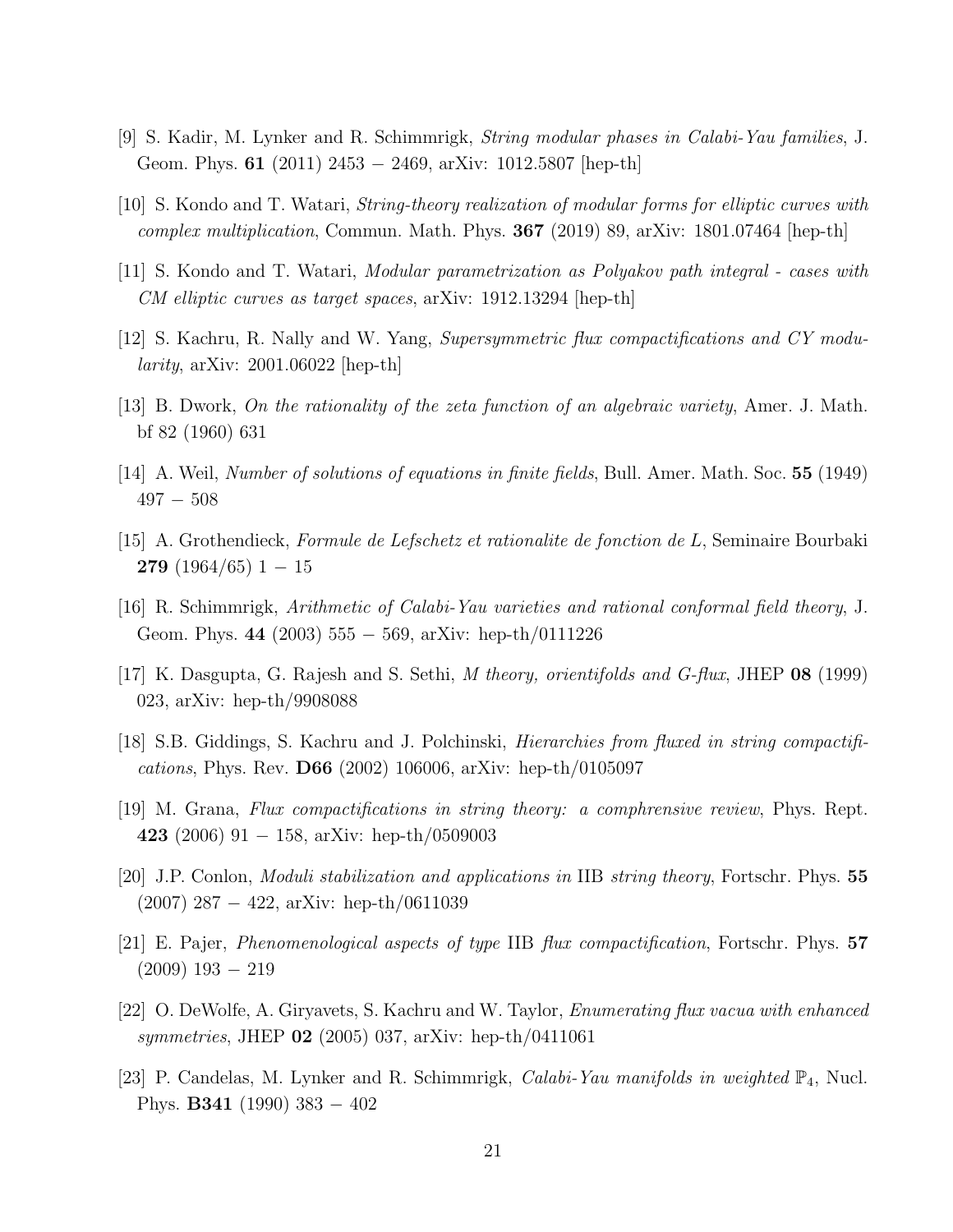- [24] A. Klemm and R. Schimmrigk, Landau-Ginzburg string vacua, Nucl. Phys. B411 (1994) 559, arXiv: hep-th/9204060
- [25] M. Kreuzer and H. Skarke, No mirror symmetry in Landau-Ginzburg spectra!, Nucl. Phys. B388 (1992) 113 − 130, arXiv: hep-th/9205004
- [26] O. DeWolfe, Enhanced symmetries in multiparameter flux vacua, JHEP 10 (2005) 066, arXiv: hep-th/0506245
- [27] A. Giryavets, New attractors and area codes, JHEP 03 (2006) 020, arXiv: hep-th/0511215
- [28] J.E. Cremona, Algorithms for modular elliptic curves, CUP 1997
- [29] C. Meyer, Newforms of weight two for  $\Gamma_0(N)$  with rational coefficients, December 18, 2005
- [30] LMFDB, The L−function and modular form data base, http://lmfdb.org
- [31] P. Deligne, Valeurs de fonctions L et periodes d'integrales, Proc. Symp. Pure Math. 33 (1979) 313
- [32] E. Hecke, Mathematische Werke, 1970
- [33] R. Schimmrigk, Arithmetic spacetime geometry from string theory, Int. J. Mod. Phys. A21 (2006) 6323 − 6350, arXiv: hep-th/0510091
- [34] A. Giryavets, S. Kachru, P.K. Tripathy and S.P. Trivedi, Flux compactifications on Calabi-Yau threefolds, JHEP **04** (2004) 003, arXiv: hep-th/0312104
- [35] G. Moore, Arithmetic and attractors, arXiv:hep-th/9807087
- [36] M. Lynker, V. Periwal and R. Schimmrigk, Complex multiplication symmetry of black hole attractors, Nucl. Phys. **B667** (2003)  $484 - 504$ , arXiv: hep-th/0303111
- [37] M. Lynker, R. Schimmrigk and S. Stewart, Complex multiplication of exactly solvable Calabi-Yau varieties, Nucl. Phys. **B700** (2004)  $463 - 489$ , arXiv: hep-th/0312319
- [38] P. Candelas, X. de la Ossa, M. Elmi and D. van Straten, A one parameter family of Calabi-Yau manifolds with attractor points of rank two, arXiv: 1912.06146 [hep-th]
- [39] D. Blasius, On the critical values of Hecke L-series, Ann. Math. 124 (1986) 23 63
- [40] W. Yang, Rank-2 attractor and Deligne's conjecture, arXiv: 2001.07211 [math.AG]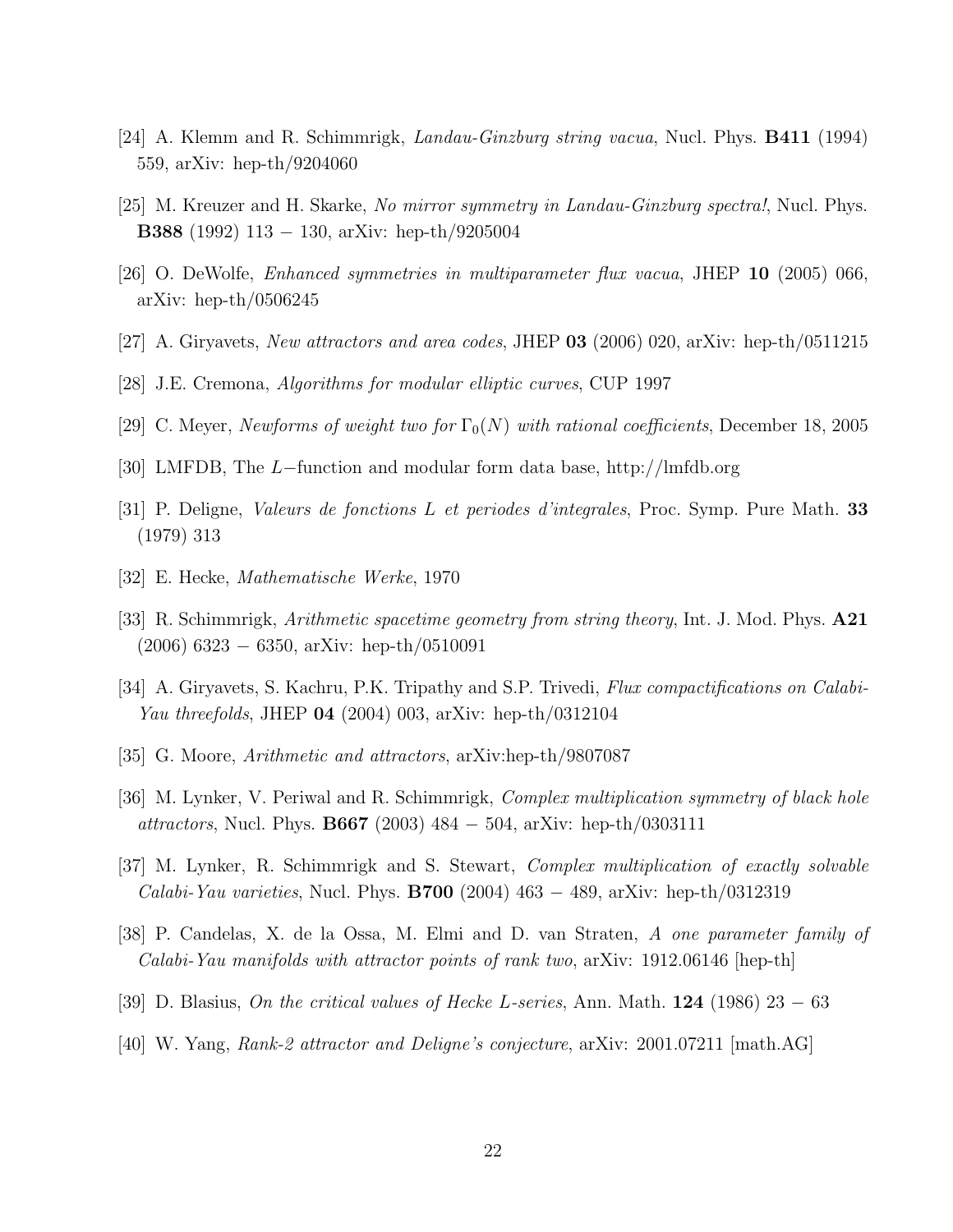- [41] R. Blumenhagen, A. Font, M. Fuchs, D. Herschmann, E. Plauschinn, Y. Sekiguchi and F. Wolf, A flux-scaling scenario for high-scale moduli stabilization in string theory, Nucl. Phys. B897 (2015) 500 − 554, arXiv: 1503.07634 [hep-th]
- [42] M. Lynker and R. Schimmrigk, Geometric Kac-Moody modularity, J. Geom. Phys. 56 (2006) 843, arXiv: hep-th/0410189
- [43] A. Misra and A. Nanda, Flux vacua statistics for two-parameter Calabi-Yaus, Fortschr. Phys. 53 (2005) 246 − 259, arXiv: hep-th/0407252
- [44] J.P. Conlon and F. Quevedo, On the explicit construction and statistics of Calabi-Yau flux vacua, JHEP 10 (2004) 039, arXiv: hep-th/0409215
- [45] M. Cicoli, J.P. Conlon and F. Quevedo, Systematics of string loop corrections in type IIB Calabi-Yau compactifications, JHEP  $01$  (2008) 052, arXiv: 0708.1873 [hep-th]
- [46] N. Cribiori, R. Kallosh, A. Linde and C. Roupec, *Mass production of* IIA and IIB dS vacua, JHEP 02 (2020) 063, arXiv: 1912.00027 [hep-th]
- [47] A. Giryavets, S. Kachru and P.K. Tripathy, On the taxonomy of flux vacua, JHEP 08 (2004) 002, arXiv: hep-th/0404243
- [48] A. Sen, Orientifold limit of F-theory vacua, Phys. Rev. D55 (1997) 7345, arXiv: hepth/9702165
- [49] M. Lynker, R. Schimmrigk and A. Wisskirchen, Landau-Ginzburg vacua of string, M*theory, and F-theory at c* = 12, Nucl. Phys. **B550** (1999) 123 – 150, arXiv: hep-th/9812195
- [50] M. Lynker, R. Schimmrigk and A. Wisskirchen, Data archive for Calabi-Yau fourfolds: http://www.th.physik.uni-bonn.de/Supplements/cy.html
- [51] A. Cole and G. Shiu, Topological data analysis for the string landscape, JHEP 03 (2019) 022, arXiv: 1812.06960 [hep-th]
- [52] A. Cole, A. Schachner and G. Shiu, Searching the landscape of flux vacua with genetic algorithms, JHEP 11 (2019) 045, arXiv:1907.10072 [hep-th]
- [53] F. Denef, M.R. Douglas and B. Florea, Building a better racetrack, JHEP 06 (2004) 034, arXiv: hep-th/0404257
- [54] V. Balasubramanian, P. Berglund, J. Conlon and F. Quevedo, Systematics of moduli stabilisation in CY flux compactifications, JHEP 03 (2005) 007, arXiv: hep-th/0502058